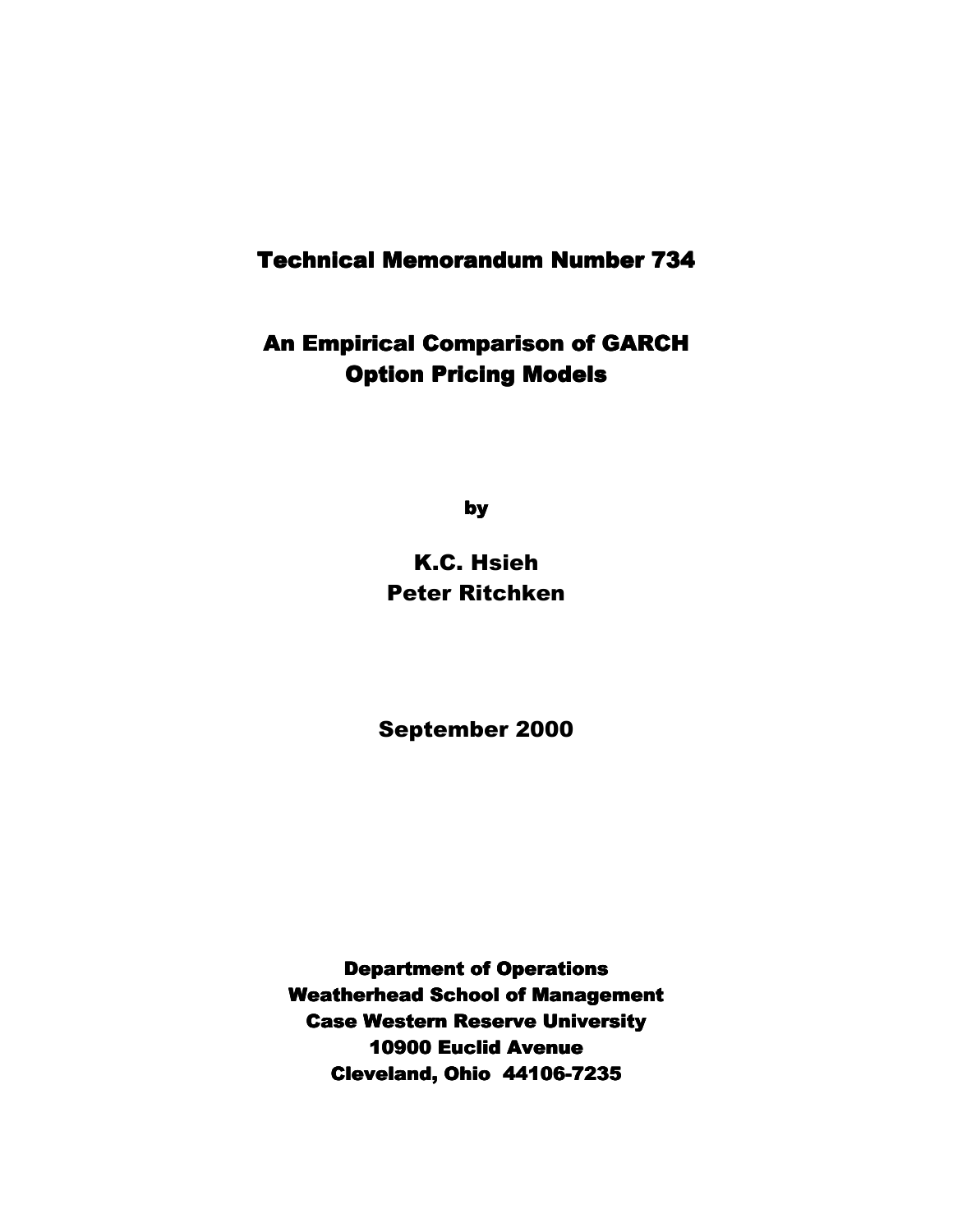# An Empirical Comparison of GARCH Option Pricing Models

K. C. Hsieh

\* Peter Ritchken<sup>†</sup>

September 14, 2000

<sup>¤</sup>Charles Schwab, SF120KNY-18-282,101 Montgomery St., San Francisco, CA 94104, Tel: (415)636-5708, Fax:(415)636-3637,E-mail: kchsieh@pacbell.net

<sup>&</sup>lt;sup>†</sup>Case Western Reserve University, WSOM, 10900 Euclid Ave., Cleveland, OH 44106-7235, Phone: (216) 368-3849, Fax: (216) 368-4776, E-mail: phr@pyrite.som.cwru.edu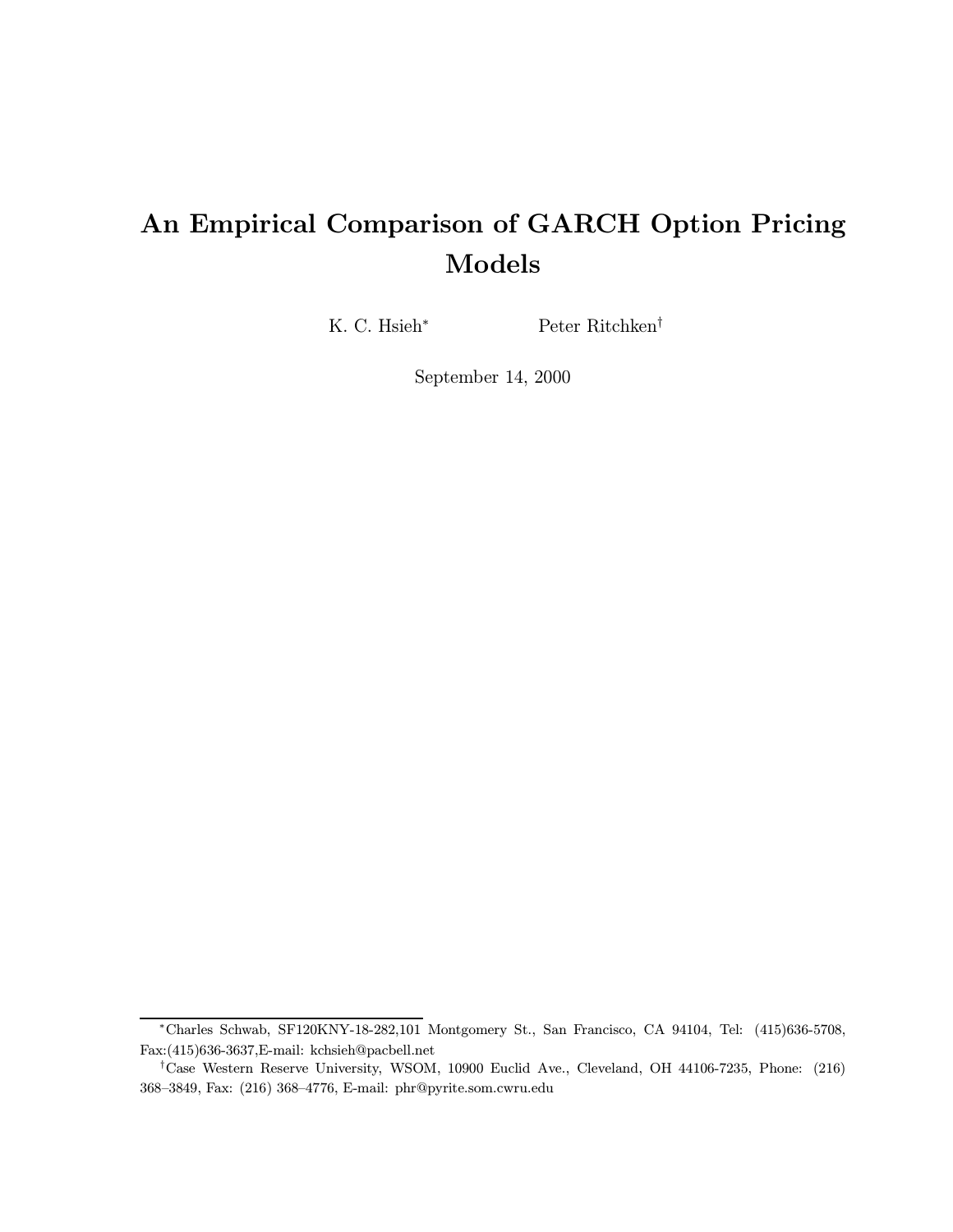### Abstract

Heston and Nandi (2000) provide considerable empirical support for their GARCH option pricing model. Their model has the advantage that analytical solutions are available for pricing European options. This article takes a closer look at this model and compares its performance with the NGARCH option model of Duan  $(1995)$ . We confirm Heston and Nandi's findings, namely that their model can explain a significant portion of the volatility smile. However, we show that the NGARCH model is superior in removing biases from pricing residuals for all moneyness and maturity categories especially for out-the-money contracts. The out-of-sample performance of both GARCH models is closely examined, and the NGARCH model is shown to have very attractive properties. The NGARCH model continues to perform well, even when the parameters of the model are not re-estimated for long periods of time. Given the existence of relatively efficient algorithms for pricing American claims and exotics under NGARCH processes, we recommend that traders and risk managers consider the NGARCH model.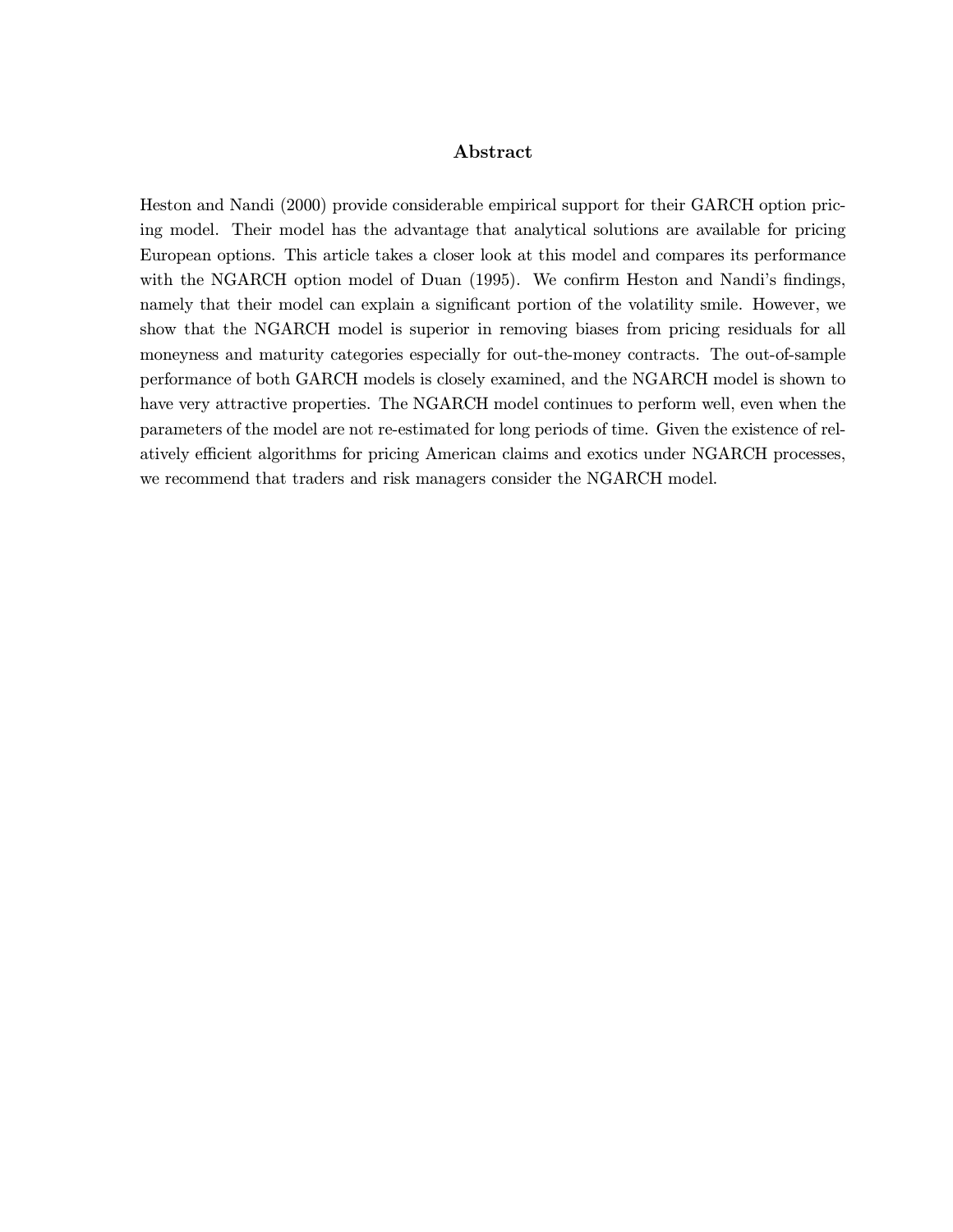There is overwhelming empirical evidence that return innovations in stocks influence future volatilities. For example, large absolute returns are more likely to be followed by large absolute returns, with volatility being persistent. In addition, if the news is bad, volatility expands more than if the news is good. This implies that there is a negative correlation between asset return innovations and volatility innovations.<sup>1</sup> These time series properties of volatility are important features that should be captured in models that specify the dynamics of prices over time. This feedback effect between returns and volatility is also important to capture in option pricing. Duan (1995) shows how this can be accomplished by pricing options under GARCH processes that have this property. Indeed, computing option prices under GARCH processes is now very well understood. Unfortunately, analytical solutions for prices of options are not generally available and hence numerical procedures have to be invoked. Efficient martingale simulation methods have been developed by Duan and Simonato (1998) for pricing European claims. Duan and Simonato (2000) and Ritchken and Trevor (1999) also develop numerical schemes for pricing American claims. Finally, Heston and Nandi (2000) (hereafter, HN) have developed "closed form" solutions for European options under very specific GARCH like volatility updating schemes and Duan, Gauthier and Simonato (1999) have established analytical approximations for the NGARCH process.

The importance of GARCH option pricing has recently expanded due to their linkage with stochastic volatility models. Indeed, even if one finds GARCH models a bit mechanical, the methodology is useful since their diffusion limits contain many well known stochastic volatility models. <sup>2</sup> From an estimation perspective, GARCH models may have distinct advantages over stochastic volatility models. Continuous time stochastic volatility models are difficult to implement, because, with discrete observations on the underlying asset price process, the volatility is not readily identifiable. If the volatility level cannot be established, option prices cannot be computed. To overcome this problem implied volatilities are often established from concurrent option prices. Indeed, a common technique for estimating stochastic volatility models, as adopted by Bakshi, Cao, and Chen (1997) for example, is to use a cross section of option data to estimate all the parameters, including volatility, on a daily basis. If the parameters of the process are required to be constant through time, then a time series of daily option records are used in the analysis and a *daily sequence* of implied volatilities has to be estimated. Since the number of unknown volatilities increases linearly with the number of days, the computational effort involved in the optimization problem soon becomes severe. This approach has been used by Bates (1996) and Nandi (1998), for example. In contrast, GARCH models have the advantage that the volatility is observable from the history of asset prices. Consequently, it is possible to

<sup>1</sup>For discussions on these features see Black (1976), Bollerslev, Chou and Kroner (1992), and Engle, and Ng (1993), for example.

 $2$ Duan (1996, 1997), Corradi (2000) and Nelson (1990), provide details on the relationships between univariate GARCH models and bivariate stochastic volatility models.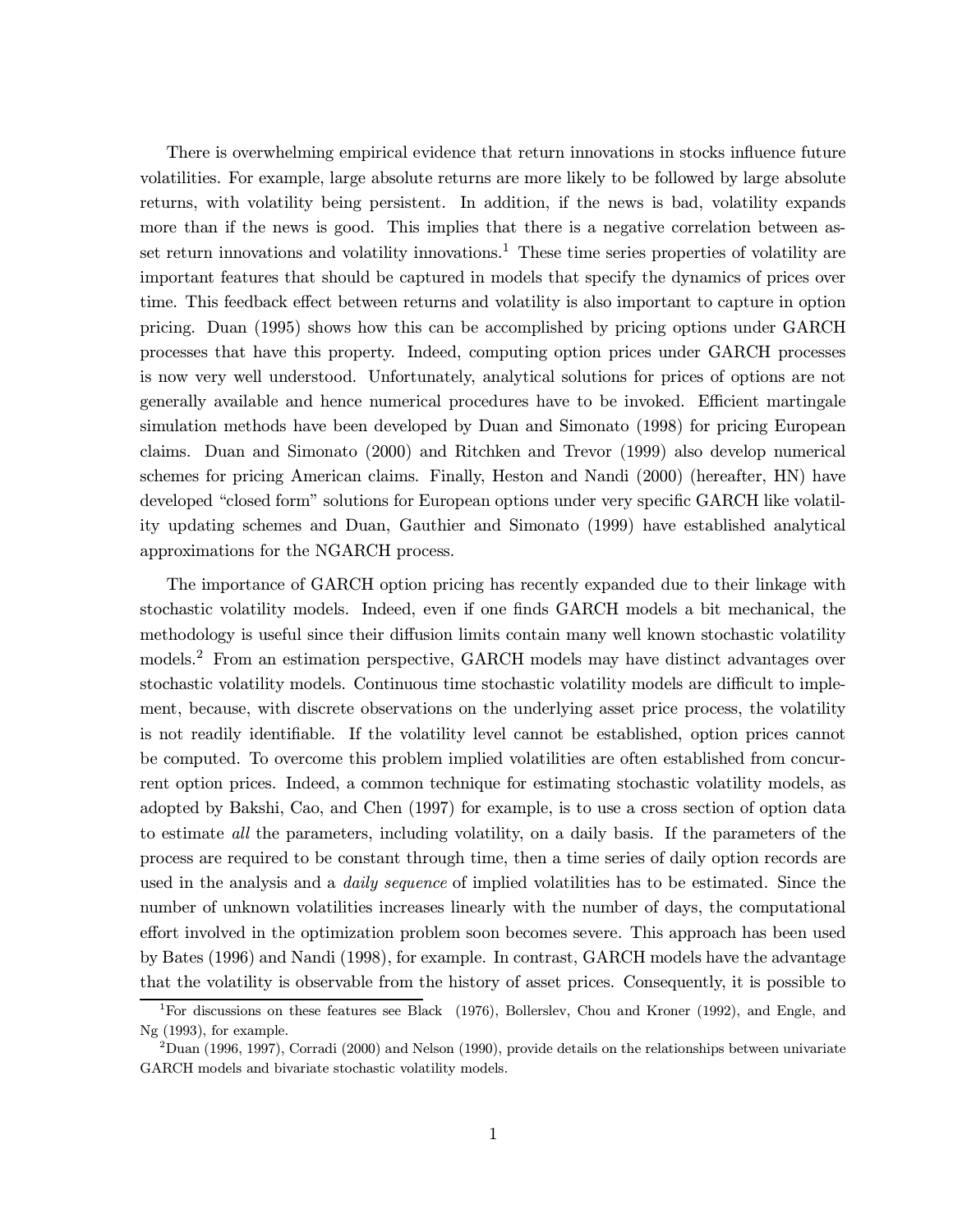price options, solely on the basis of observable history of the underlying asset process, without requiring information on derivative prices. As a result, option prices can be generated in illiquid markets where concurrent information on derivative prices may not exist. In addition, as emphasized by HN, with GARCH models, only a finite number of parameters need to be estimated irrespective of the length of the time series, thereby considerably simplifying the estimation procedure.

HN perform extensive empirical tests that provide convincing support for their model. In particular, they show that their model provides a substantial improvement over the ad-hoc Black Scholes model of Dumas, Fleming and Whaley (1998) that uses a separate implied volatility for each option to fit the volatility "smile". In contrast, previous empirical tests, conducted by Dumas et. al., showed that the implied binomial tree-deterministic volatility models were outperformed by the ad hoc Black Scholes model. HN conclude that the improvements provided by their model is due to the ability of their model to capture the correlation of volatility with returns and the path dependence in volatility. Their results bring GARCH models to the forefront of viable pricing models.

The primary purpose of this paper is to further examine the empirical performance of the HN model and to compare this model to Duan's (1995) NGARCH option model. We are keen to establish if the HN model dominates the NGARCH model. If the HN model does dominate Duan's NGARCH model, then it might be worthwhile to design specialized algorithms for pricing American options and exotics under the HN specification. However, if the model has some shortfalls, then the fact that it offers closed form solutions may not be that significant, especially given the fact that there are analytical approximations for European contracts for the NGARCH model and relatively efficient pricing mechanisms exist for pricing American claims for most GARCH processes. The paper proceeds as follows. In section 1 we discuss the two GARCH option models. In section 2 we describe the experimental design for evaluating the performance of the two models. We carefully describe the data and discuss the pricing methodology that we use in the study. We especially focus on the computational issues used to generate the option prices. In section 3 we present the empirical results, and section 4 concludes.

# I The Option Pricing Models

#### (a) Duan's NGARCH Model

Let  $S_t$  be the asset price at date t, and let  $h_t$  be the conditional volatility of the logarithmic return over the period  $[t, t+1]$ , which is a day. The dynamics are assumed to follow the process:

$$
\ln \frac{S_{t+1}}{S_t} = r_f + \lambda h_t - \frac{1}{2} h_t^2 + h_t \epsilon_{t+1}
$$
 (1)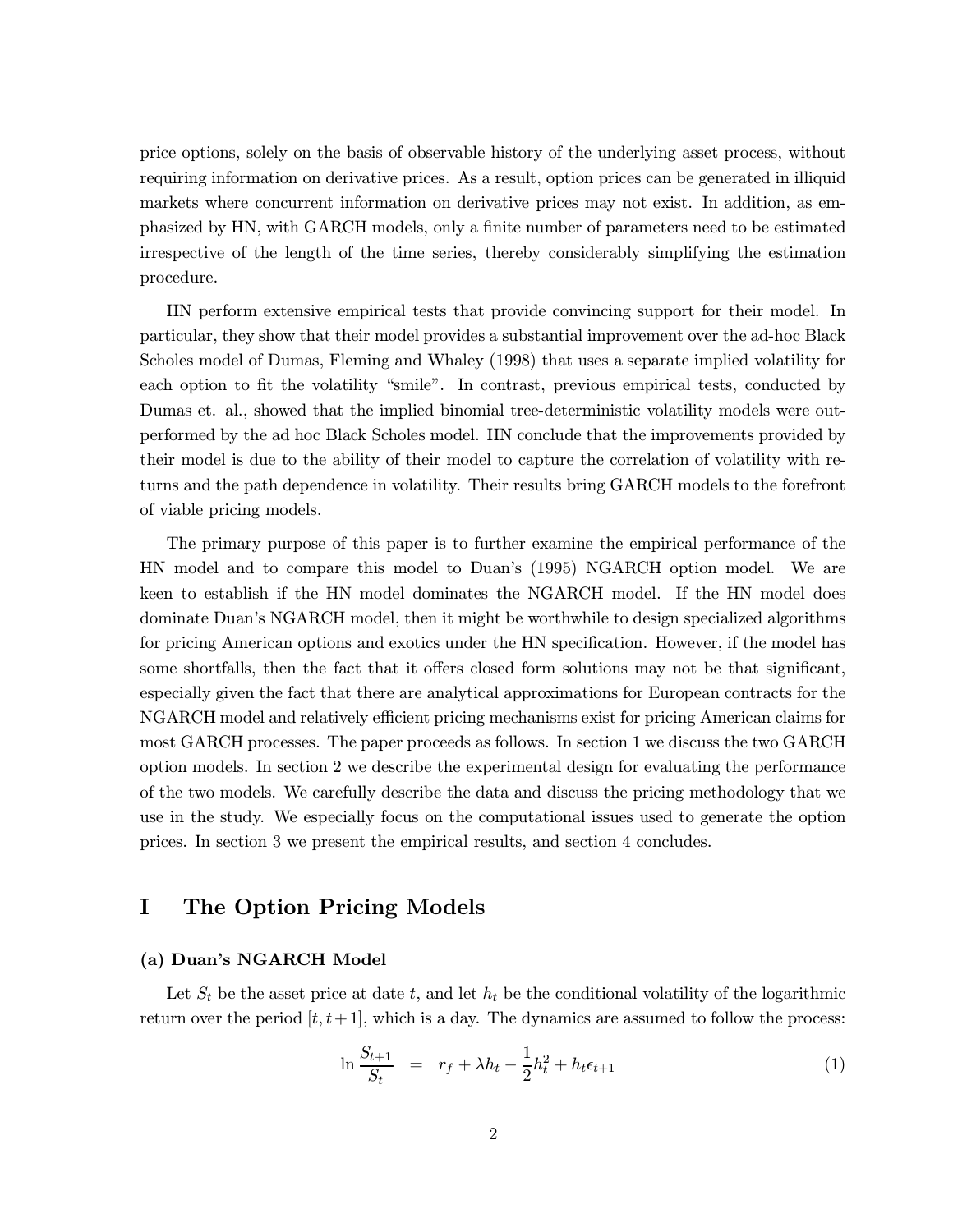$$
h_{t+1}^2 = \beta_0 + \beta_1 h_t^2 + \beta_2 h_t^2 (\epsilon_{t+1} - \gamma)^2 \tag{2}
$$

where  $r_f$  is the risk free rate,  $\lambda$  is the unit risk premium for the asset,  $\epsilon_{t+1}$  is a standard normal random variable, and  $\gamma$  is a nonnegative parameter that captures the negative correlation between return and volatility innovations. To ensure that the conditional volatility stays positive  $\beta_0$ ,  $\beta_1$  and  $\beta_2$  should be nonnegative.

Under suitable preference restrictions, Duan (1995) has derived the following risk neutral probability measure under which discounted claims are martingales:

$$
\ln \frac{S_{t+1}}{S_t} = r_f - \frac{1}{2}h_t^2 + h_t \nu_{t+1} \tag{3}
$$

$$
h_{t+1}^2 = \beta_0 + \beta_1 h_t^2 + \beta_2 h_t^2 [\nu_{t+1} - \omega]^2 \tag{4}
$$

where  $\omega = \gamma + \lambda$  and  $\nu_{t+1}$  is a standard normal random variable.

The above option model has four parameters,  $\beta_0$ ,  $\beta_1$  and  $\beta_2$  and  $\omega$  that need to be estimated, together with the initial volatility,  $h_0$ . If time series information is to be incorporated as well, then the additional parameter  $\lambda$  can be identified.

#### (b) Heston and Nandi Model

Heston and Nandi postulate the following dynamics:

$$
\ln \frac{S_{t+1}}{S_t} = r_f + \lambda h_t^2 + h_t \epsilon_{t+1} \tag{5}
$$

$$
h_{t+1}^2 = \beta_0 + \beta_1 h_t^2 + \beta_2 (\epsilon_{t+1} - \gamma h_t)^2
$$
\n(6)

The process is stationary with finite mean and variance if  $\beta_1 + \beta_2 \gamma^2 < 1$ . The variance updating equation is similar to the NGARCH model, with the biggest difference being the fact that the  $\beta_2$  term is not multiplied by the local variance. That is, the last term is determined to a large degree by the *normalized* residual, rather than the residual.

For pricing purposes, the risk neutralized measure is given by

$$
\ln \frac{S_{t+1}}{S_t} = r_f - \frac{1}{2}h_t^2 + h_t \nu_{t+1} \tag{7}
$$

$$
h_{t+1}^2 = \beta_0 + \beta_1 h_t^2 + \beta_2 [\nu_{t+1} - \omega h_t]^2 \tag{8}
$$

where  $\omega = \gamma + \lambda + \frac{1}{2}$ .

Heston and Nandi show that, for this particular structure, the moment generating function of the logarithmic price at date  $T$  takes on a log linear form. As a result risk neutral probabilities can be computed and European call option prices can be computed. Like the previous model, for purposes of option pricing, there are 4 unknown parameters in this model, together with the initial local volatility.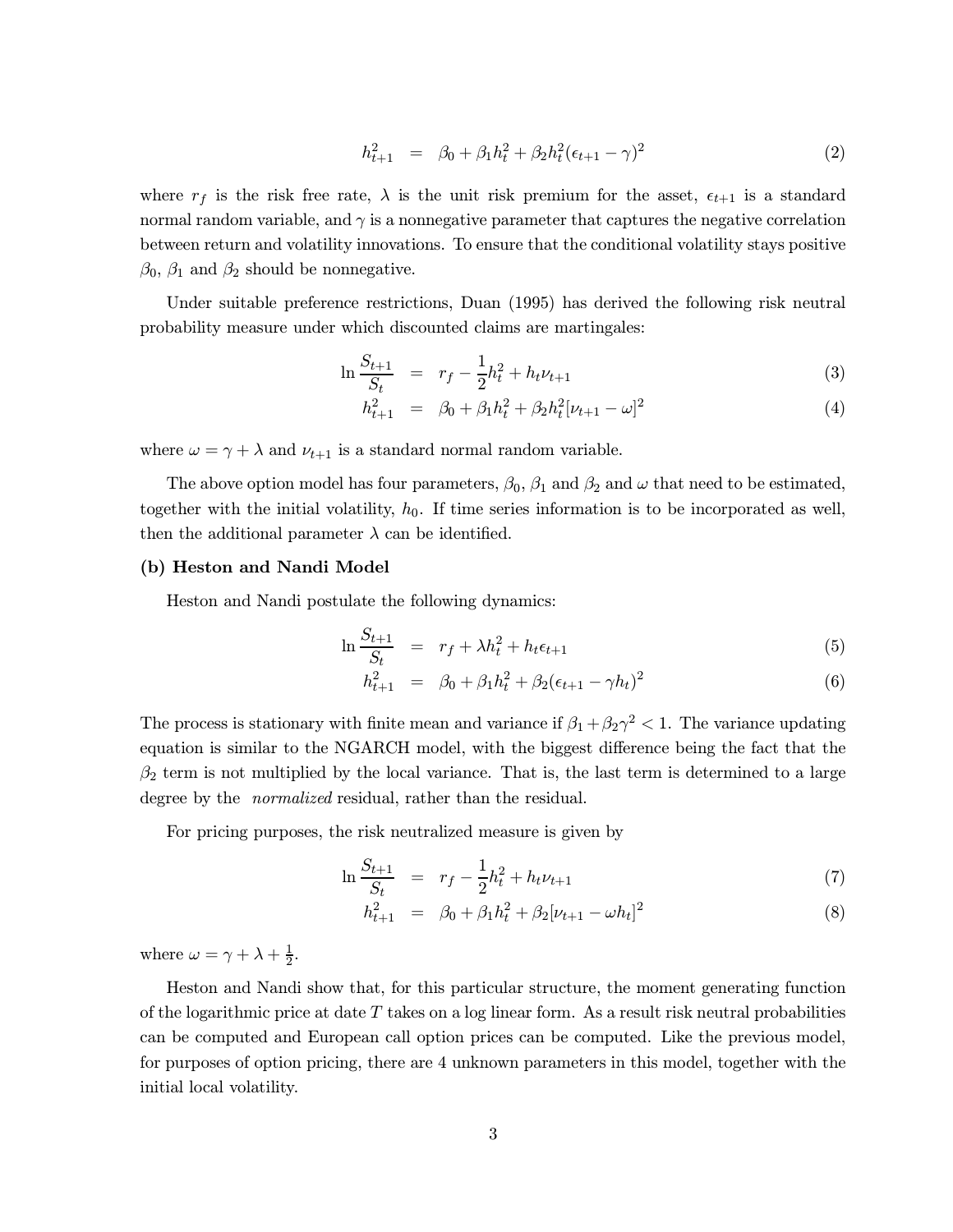## II Experimental Design

In this section we describe the option data, discuss the estimation methodology and lay out the types of analysis that are performed. Since option data are used to extract out parameter values, non linear optimization methods are invoked that require large sets of option contracts to be frequently repriced. As a result, a high demand is placed on the pricing routines and efficient schemes are crucial. We therefore discuss the numerical pricing mechanism that we adopted in some detail.

### II.1 Description of Data

The S&P500 index options are European options that exist with maturities in the next two calendar months, and also for the time periods corresponding to the expiration dates of the futures. Our price data on the options covered the five year period from January 1991 to December 1995. We collected data on Wednesdays and excluded contracts with maturities fewer than six days. We only used options with bid/ask price quotes during the last half hour of trading. For these contracts we also captured the reported concurrent stock index level associated with each option trade.

In order to price the call options we need to adjust the index level according to the dividends paid out over the time to expiration. We follow Harvey and Whaley (1992), and Bakshi, Cao and Chen (1997), and use the actual cash dividend payments made during the life of the option to proxy for the expected dividend payments. The present value of all the dividends is then subtracted from the reported index levels to obtain the contemporaneous adjusted index levels. This procedure assumes that the reported index level is not stale and reflects the actual price of the basket of stocks representing the index. Since intra day data and not the end of the day option prices are used, the problem with the index level being stale is not severe. <sup>3</sup> Since we used the actual contemporaneous index level associated with each option trade that was reported in the data base, the actual adjusted index level would vary slightly among the individual contracts depending on their time of trade. We normalize all option and strike prices so that the adjusted index price is exactly \$1 for every contract. This transformation is helpful, since all contracts can now be priced relative to the same constant underlying price. Finally, we used the T-Bill term structure to extract the appropriate discount rates.

 ${}^{3}$ There are other methods for establishing the adjusted index level. The first is to compute the mid points of call and put options with the same strikes and then to use put-call parity to imply out the value of the underlying index. Of course, this method has its own problems, since with non negligible bid ask spreads, put call parity only holds as an inequality. An alternative approach is to use the stock index futures price to back out the implied dividend adjusted index level. This leads to one stock index adjusted value that is used for all option contracts. For a discussion of these approaches see Jackwerth and Rubinstein (1996).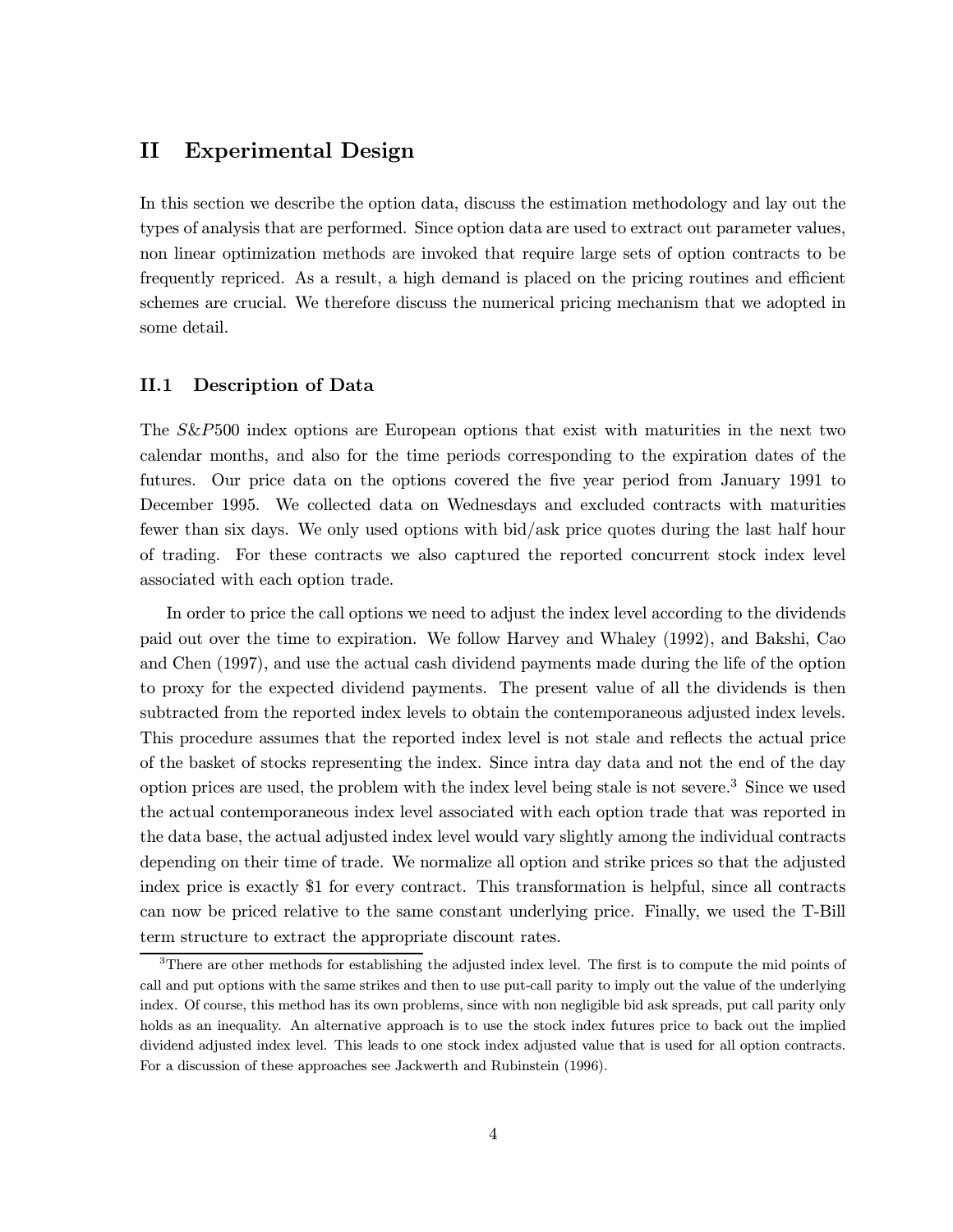#### II.2 Estimation

It is possible to use the time series of the underlying  $S\&P$  500 index to establish the maximum likelihood estimates for all the parameters for both models. However, such an analysis ignores the information content of the option prices that complement the time series of underlying prices. In our analysis we wanted to incorporate the time series properties of prices, together with the cross sectional information provided by option prices.

Our objective function and methodology is similar to Bakshi, Cao and Chen (1997), Dumas, Fleming and Whaley (1998), and others, who minimize the sum of squared errors between theoretical and actual prices using a non-linear least squares procedure. These studies have been conducted in the context of continuous time stochastic volatility option pricing. Since our underlying process is a GARCH process, our exact methodology is similar to Heston and Nandi, and is briefly reviewed.

In a GARCH setting there are two state variables, namely the underlying asset price and the local variance. The fact that the local variance is determined by the history of asset innovations makes this problem considerably easier to solve relative to the estimation problems of continuous time stochastic volatility models.<sup>4</sup>

Let  $e_{i,t}$  represent the difference between the model price and the actual price of contract i at date t. Heston and Nandi use the following criterion function:

Minimize 
$$
SSE(\theta) = \sum_{t=1}^{T} \sum_{i=1}^{N_t} e_{i,t}^2
$$

Here, T denotes the number of weeks (Wednesdays) in the sample,  $N_t$  is the number of options traded on the Wednesday of week t, and  $\theta$  represents the parameter set,  $\theta = {\beta_0, \beta_1, \beta_2, \lambda, \gamma, h_0}.$ 

Notice that in order to price options under a specific parameter set, for each week we need to have values for the two state variables. The asset price is known, but the local volatility has to be determined from its value at the end of the previous week. Its new value will depend on the daily innovations of prices over the past week. Given the sequence of daily moves, the volatility updates can be performed, and the time series for the second state variable is determined, conditional on its beginning week value. The initial value for  $h_0$  enters the analysis as a parameter to be optimally determined from the data.

We split up each year of our 5 years of data into two 6 month intervals, this giving us 5 non overlapping data sets. For each of these data sets we use the time series of daily asset prices, together with weekly option prices, to estimate the parameters using the minimum sum

<sup>&</sup>lt;sup>4</sup>For discussions on some stochastic volatility models and issues of estimating parameters see Andersen and Lund (1997), Bakshi, Cao and Chen (1997), Heston (1993), and Hull and White (1987). Heston and Nandi (2000) provide convincing arguments in favor of GARCH models over continuous time stochastic volatility models.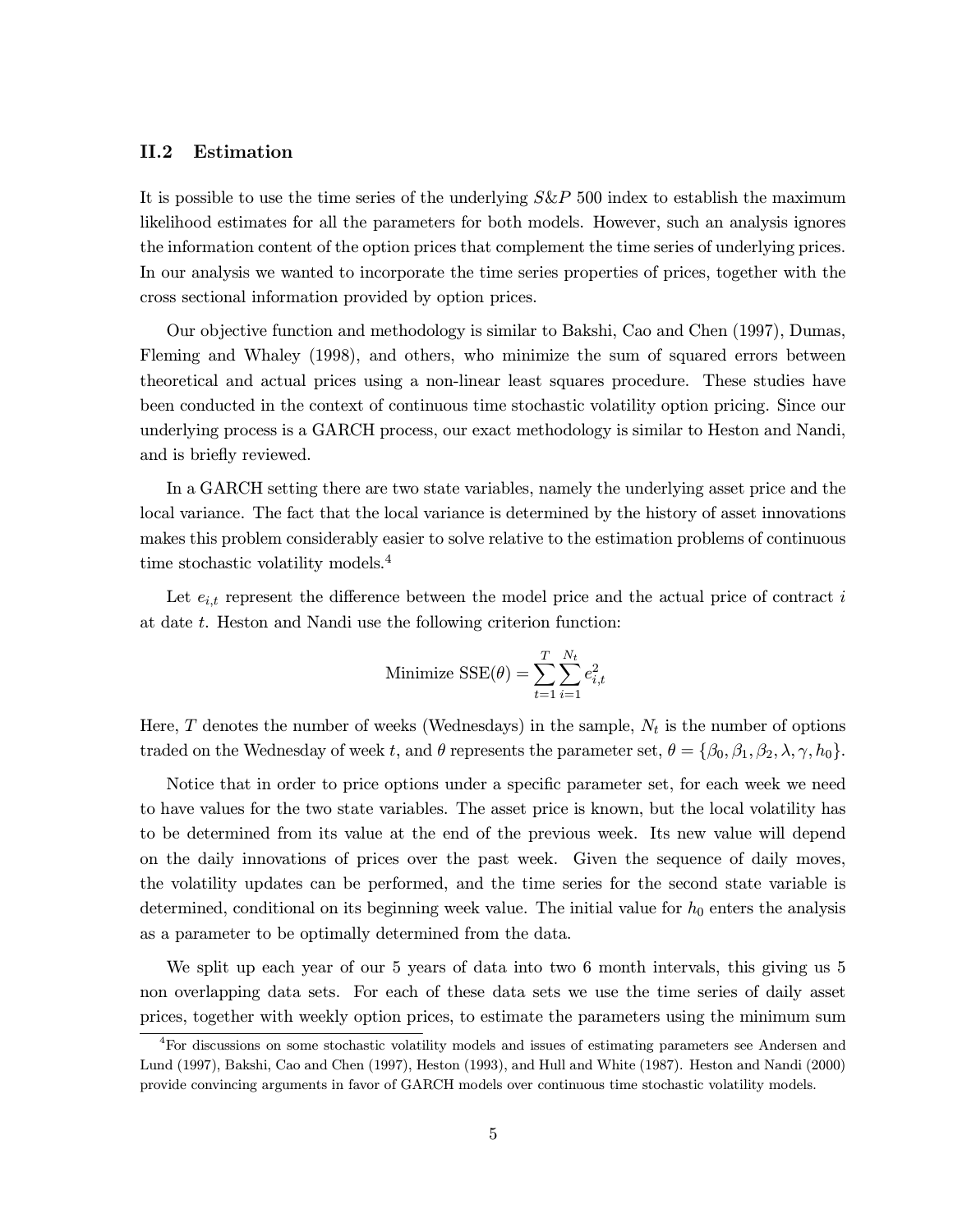of squares principle.

Given the parameter estimates, together with the initial volatility, we use the daily time series of actual index prices to generate a daily time series of local volatilities over the entire year. Given, the index and local volatility at each week, theoretical option prices can be generated and compared with actual option prices. Over the first 6 months of each year, the residuals we generate are referred to as *in-sample residuals*. However, over the last 6 months of each year, the theoretical prices are based on parameter estimates that have not used information on concurrent option prices. Since these theoretical prices do not use any option information over the last six months, these residuals are referred to as *out-of-sample residuals*. We therefore obtain 5 sets of parameter estimates, 5 sets of in sample residuals and 5 sets of out-of-sample residuals. The residuals from our two GARCH models can be examined to identify whether a strike price bias or a maturity bias exists. The residuals can also be compared with each other.

Our benchmark model is the Black Scholes model. The Black Scholes residuals are generated each week by identifying the volatility as the number that minimizes the sum of squared errors of all option prices that are available at that date. The residuals generated by the Black Scholes model in all weeks are in-sample residuals that use the concurrent option data to establish an optimal implied volatility. We emphasize that over the last 6 months of each year our GARCH models do not use any option data to estimate parameters, whereas the Black Scholes model uses all the option data each week to estimate the best volatility. By comparing the \in sample" residuals from Black and Scholes with the "out of sample" residuals of the GARCH models, we are requiring a higher hurdle for assessing the performance of our GARCH models.<sup>5</sup>

### II.3 Computational Schemes

The optimization problem encountered in each of the in sample problems is highly nonlinear in the parameter values, and is a non trivial problem to solve. Since there are no analytical solutions for the gradient, numerical optimization techniques have to be used that require hundreds, if not thousands of function evaluations. Since each function call requires large sets of option prices to be computed, we need an efficient scheme for pricing.

At a given date,  $t$ , we have a collection of call option contracts. Let  $C_i$ , be the price of contract i, with strike  $X_i$ , and maturity,  $T_i$ , where  $i = 1, 2..., N_t$ . Let  $G_i$  be the dividend adjusted index for the  $i<sup>th</sup>$  contract. For contracts that have the same maturity the  $G_i$  values

<sup>&</sup>lt;sup>5</sup>It is well known that the Black Scholes model produces large errors in pricing. Indeed, HN compare their GARCH model to an ad-hoc Black Scholes model that uses a *separate* implied volatility for each option, as in Dumas, Fleming and Whaley (1998). HN show that their GARCH model produces substantially smaller out-ofsample residuals than the ad-hoc model. Our primary reason for presenting the simple Black Scholes residuals will be to give some sense of the magnitude of improvement that GARCH models have over Black Scholes.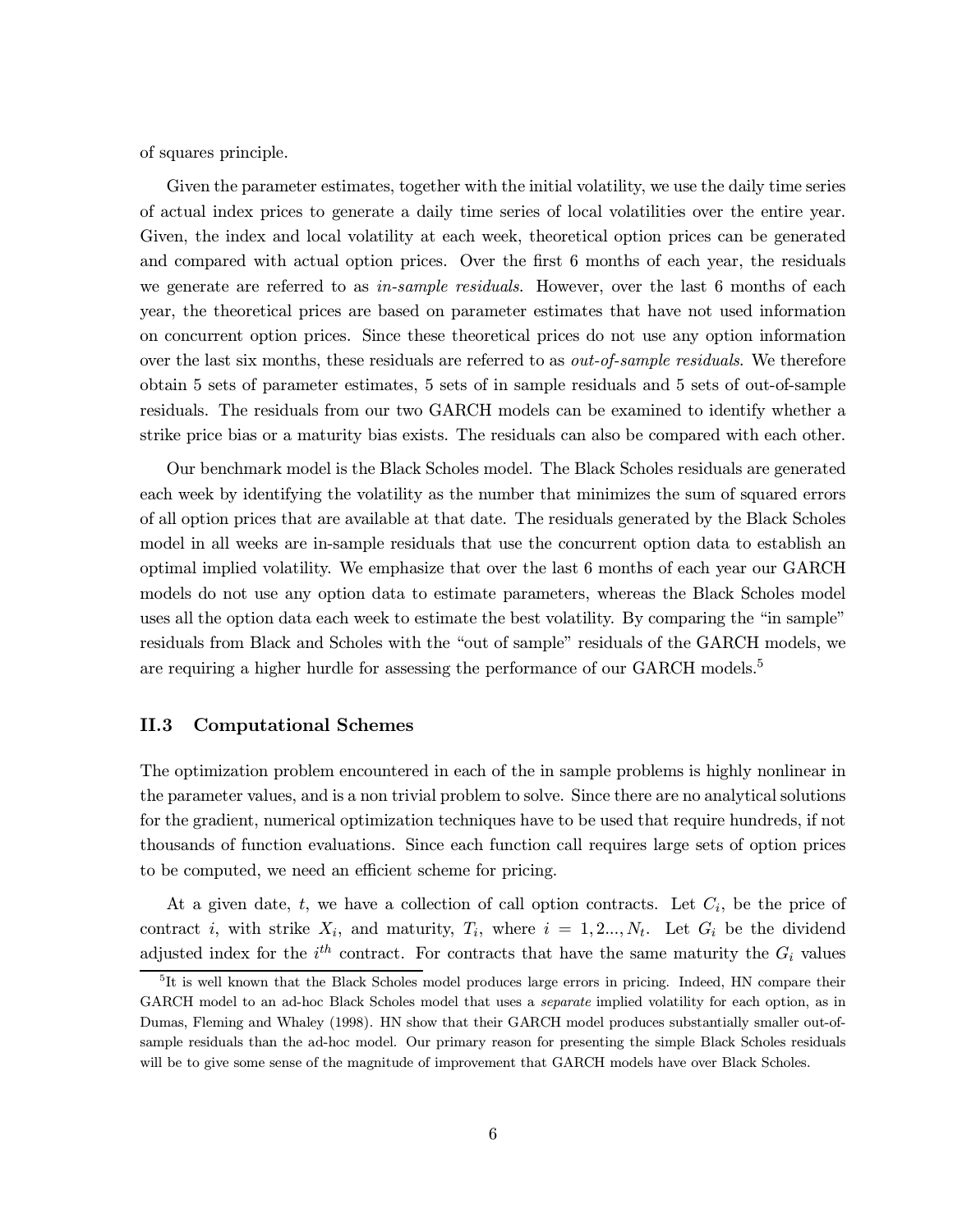will typically be close, if not identical. As discussed earlier, since option contracts do not all trade at the same time, the underlying index prices might not be identical. As a first step, we recognize that options are homogeneous of degree 1 in the underlying price and strike. Hence, for computational purposes, we normalize all the prices so that the underlying price is exactly 1.

We then use simulation to price the contracts. Since the initial price of the underlying is the same for all the contracts, we can generate one path over time, and at the appropriate expiration dates, compute the exercise value of all the terminating contracts. Thus, each path gives rise to  $N_i$  option prices. After K paths are generated we have all our option prices. Simulation is particularly attractive when the number of contracts is large. In our case, on each Wednesday we typically have over 30 contracts. To reduce the standard errors, we used a control variate method. In particular, we used Duan and Simonato's (1997) efficient martingale simulation method. This method generates all  $K$  paths at once, and adjusts the sample paths so that the sample process is a martingale. Among other things, this ensures that the computed call and put values satisfy put call parity. We used 5000 replications in our pricing module. Before selecting this number we performed extensive computational tests, and for a wide array of parameter values we concluded that 2000 replications produced tight enough confidence intervals for the true prices.

While there is a question that a small bias in results could result from using a small number of sample paths, we wanted to ensure that the bias in prices were the same for both models. To accomplish this the sequence of random numbers used in both the Duan and HN models were identical. In this regard, the experimental results are performed under identical conditions.

An alternative approach would have been to use a computational scheme like Ritchken and Trevor (1999) or Duan and Simonato (2000) to price European claims. Their algorithms are extremely useful for pricing American claims, when the parameter values are reasonable. However, in the search for an optimal set of parameters, our experience has been that certain configurations of parameters can cause the algorithms to slow down considerably. We found the simulation procedure to be much more efficient and robust than using other computational schemes. In addition, using different numerical procedures for pricing HN and NGARCH models, results in additional errors in the analysis. To the extent that we have used common streams of random numbers for pricing HN and NGARCH models, the biases in prices will be common.

### III Empirical Results

Both the HN model and the NGARCH model have 6 unobservable values, including the 5 parameters,  $\beta_0$ ,  $\beta_1$ ,  $\beta_2$   $\omega$ , and  $\lambda$ , as well as the initial local volatility,  $h_0$ . In our first optimizations,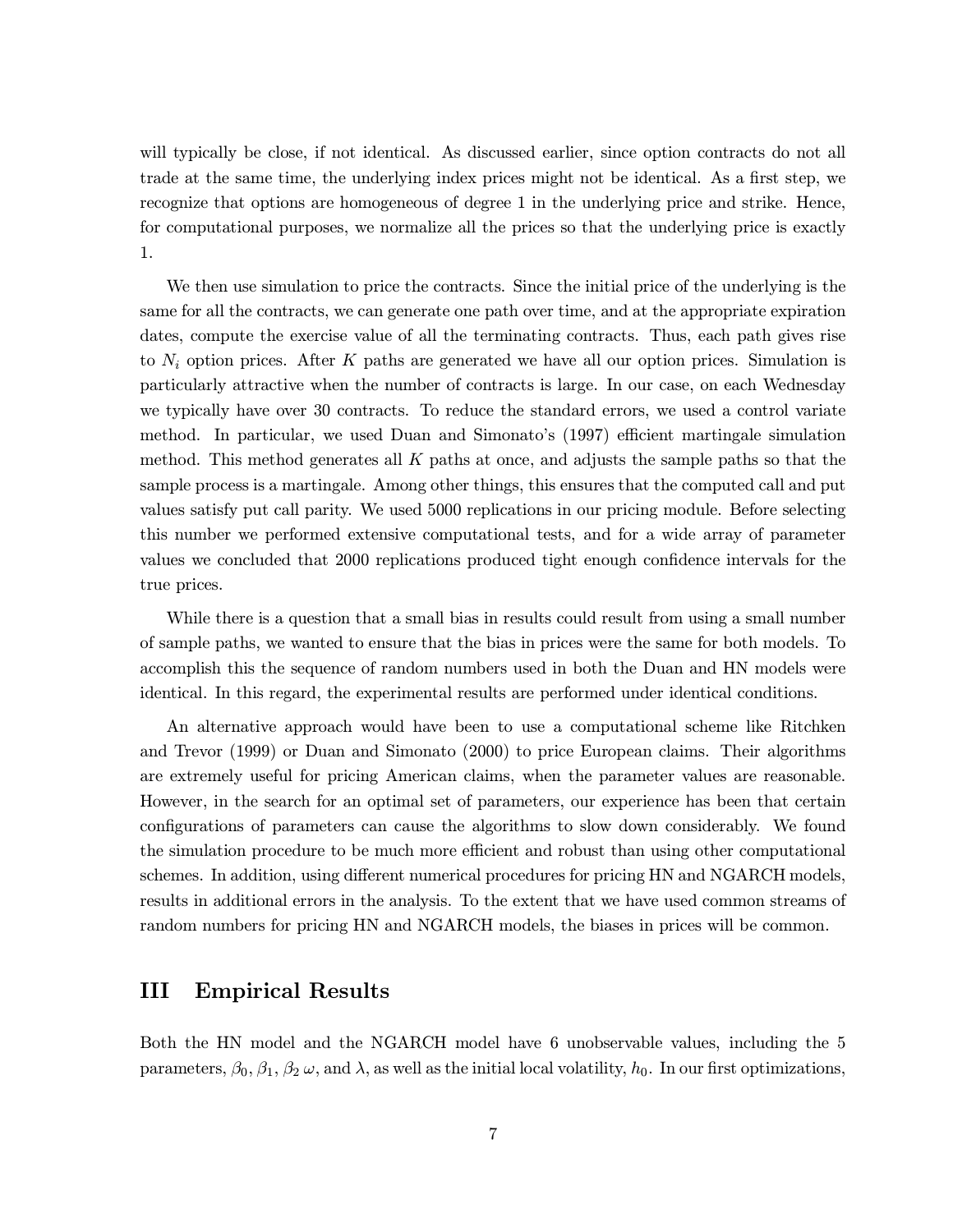we found that the surface was fairly flat around the optimal solution, and estimates of the parameters could fluctuate widely, without significant improvement in the SSE. By assuming the market price of risk,  $\lambda$ , to be zero, lead to very little change in the objective function. As a result, in what follows, we report the results when our optimizations were conducted over the 5 remaining values.

Table 1a reports the parameter estimates for the HN Model for each of the 10 six month periods, from January 1991 to the last 6 month period in 1995. Table 1b shows the same results for the NGARCH model. For both models we report the estimates of the 4 parameters, namely  $\beta_0$ ,  $\beta_1$ ,  $\beta_2$  and  $\omega$ , as well as the implied estimate of the initial local volatility,  $h_0$ . Our results for the HN model are generally in the same range as those established by HN. For example, their parameter estimates were  $b_0 = 5.02E - 06$ ,  $b_1 = 0.58$ ,  $b_2 = 1E - 06 \omega = 421$ , and the market price of risk,  $\lambda$  was not significant.

#### Insert Tables 1a and 1b Here

The tables also report the stationary volatility, and the final local volatility that exists at the end of the period. The long run stationary volatility estimates produced by both the NGARCH model and the HN model appear to be very stable, not deviating too far from about 17% per year. Figure 1 shows the time series of these \local" volatilities for each year. The parameters for the process are estimated using the first six months of data, and then these values are used with the actual daily time series of the index to generate the local volatilities over the entire year. The time series produced by these two models over each of the 5 years are shown in the first two panels of Figure 1. In most years the time series of local volatility in the NGARCH model appears to be less volatile than in the HN model. The third panel in Figure 1 shows the time series of implied volatilities obtained by minimizing the sum of squared errors in option prices using the Black Scholes model for each of the 52 weeks in the year. This time series is the least volatile.

#### Insert Figure 1 Here

Since our primary goal is to investigate the performance of our two GARCH models in pricing options, we now turn attention to examining the residuals associated with our models.

In what follows we define moneyness as  $M = (S_t - X)/S_t$ , where X is the strike price. Deep-out-the money options are defined as  $M < -0.04$ ; out-the-money contracts are defined as  $-0.01 < M$  0.04; at-the-money contracts have  $-0.01 < M$  0.01; in the money contracts have  $0.01 < M$  0.04, and deep in the money contracts have  $M > 0.04$ . Expiration dates are bucketed into 3 groups: near term contracts have maturities between 10 and 45 days; mid term contracts have maturities between 46 and 90 days; and long term contracts have maturities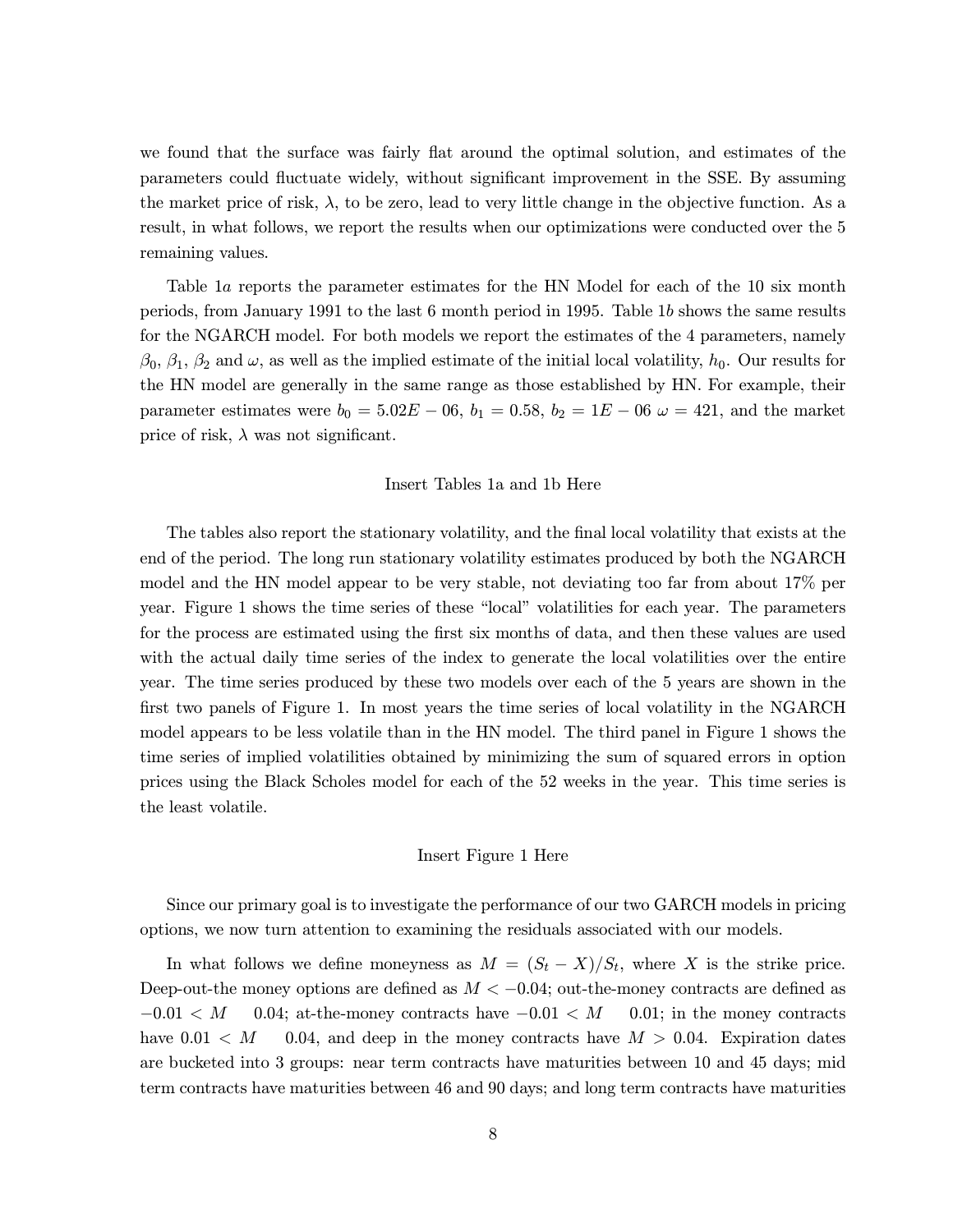between 91 and 200 days. Residuals are computed as theoretical prices less actual prices. Unless stated otherwise, all contract prices have been normalized so that the underlying asset price is \$1:0.

All the residuals over the in-sample periods are first analyzed to assess whether the models are misspecified. Figure 2 shows box and whisker plots for residuals generated by the three models categorized by moneyness and maturity. If there were no systematic biases in the models, the residuals should be centered around zero, for each moneyness-maturity category.

#### Insert Figure 2 Here

The plots reveal large volatility skew and smile patterns associated with the Black Scholes model. The biases for this model are particularly large on average. In particular, on average, deep in-the-money contracts are priced too low and deep out-the-money contracts are priced too high with the bias increasing, in raw dollar terms, with maturity. That is, on average, at-the-money and out-the-money Black Scholes option prices are higher than actual prices while deep in-the-money contracts are priced too low.

The box and whisker plots clearly reveal that the two GARCH models remove a significant fraction of the strike price bias, for each maturity bucket. There are still patterns, on average in the Heston-Nandi model. Specifically, away from the money contracts are priced too low, while at-the money contracts are priced a bit too high. The NGARCH model appears to remove more of the strike price bias. Moreover the interquartile range of residuals appears to be tighter as does the  $95\%$  confidence intervals.

By normalizing the index price to be \$1.0 over the entire five years, the option price residuals have a very natural interpretation. An error of 0.01 for example, can be viewed as a error of one cent, or  $1\%$  of the underlying. However, perhaps a better criterion to assess the fit of the models is to examine the *percentage* error in pricing. Since out-the-money options have small actual prices, this criterion magnifies the ability of different models in explaining the prices of out-the-money contracts.

Figure 3 shows the plots of these percentage errors. Since the percentage errors of deepin-the money contracts are so small relative to the other 4 moneyness buckets, the figure only shows the pattern over the remaining 4 categories.

### Insert Figure 3 Here

The results are very revealing. First, note the huge biases in Black Scholes prices. For deep in, in, and at-the-money contracts, the interquartile range of theoretical prices is within 3 percentage points of actual prices. However, the bias in percentage errors increases as the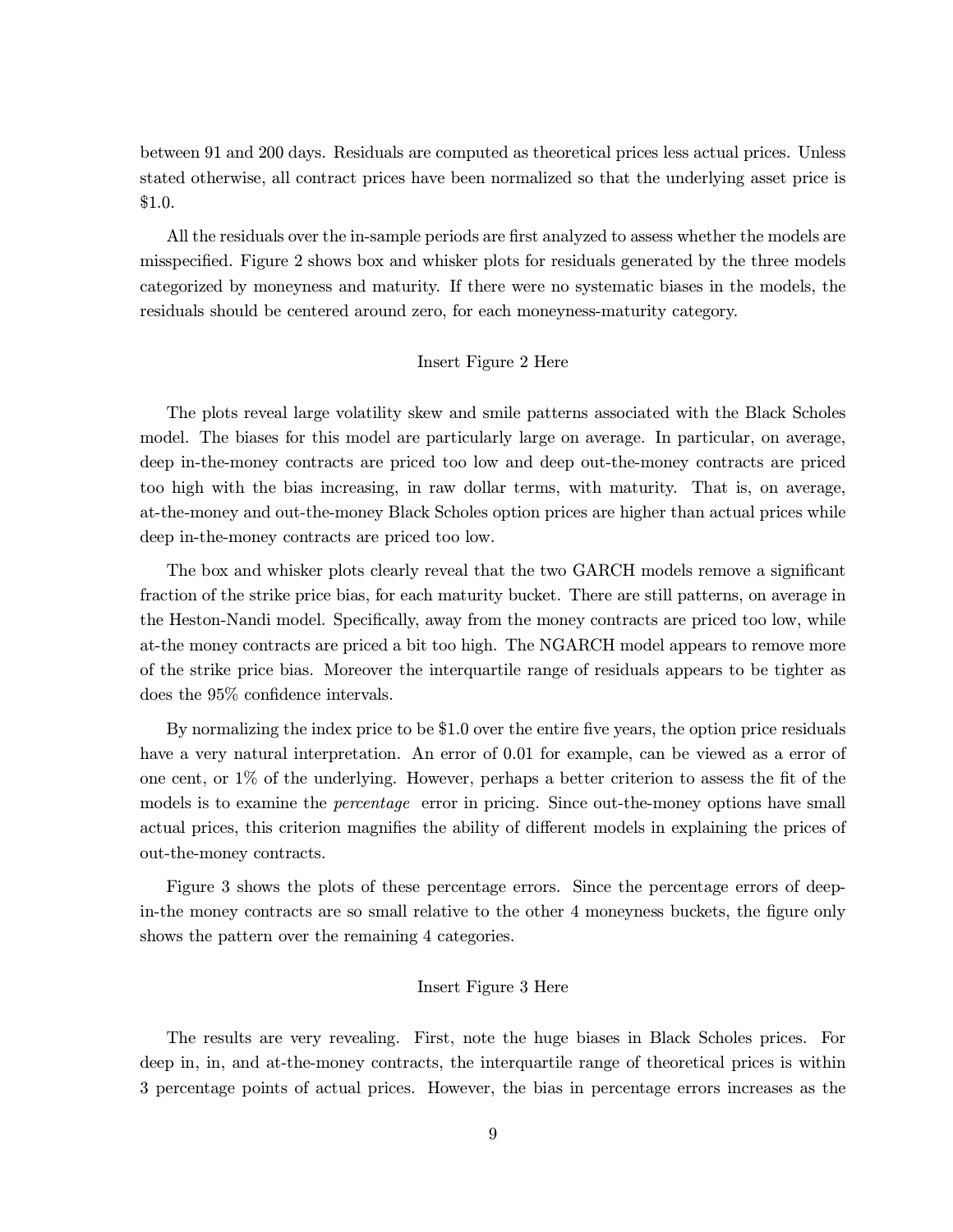contract moves out of the money. For example, on average, deep out-the-money options are mispriced by almost 50%. More than one in four contracts in this category were mispriced by at least 100%, and the  $95\%$  confidence interval extended to 200%. As Figure 3 illustrates, the bias holds true for all maturity buckets.

The two GARCH models perform much better, with the NGARCH model doing fairly well, even for the deep-out-the money contracts. For example, this model shows almost no moneyness bias for each of the three maturity buckets. Of course the interquartile range expands as we move out of the money, but this is to be expected, since the denominator is getting smaller. The HN model produces intermediate results. Our results here confirm other studies, such as those by Duan (1995) and Heston and Nandi (2000) that have shown that GARCH models are capable of explaining a significant portion of the volatility strike price bias.

We now investigate the out-of-sample performance on the models using models that were estimated over the first six months, and residuals generated from the last 6 months of each year. The pattern of these residuals in the out of sample period are similar to the in sample period for the first six months. For example, Figure 4 compares the out-of-sample box and whisker plots of the two GARCH models.

#### Insert Figure 4 Here

In comparing the residuals of the NGARCH and HN models, their magnitudes appear to be of the same order, although for out-the-money options there does appear to be more bias in the HN model. To establish which of the two GARCH models is better, we compare the outof-sample predictions, contract by contract. We compute the absolute error for each contract produced by each model, and compute the difference between the two values. Figure 5 provides histograms of these differences by maturity and moneyness. Negative values indicate that the NGARCH model produced more precise values.

#### Insert Figure 5 Here

Table 2 summarizes the proportion of contracts for which the HN model outperformed the NGARCH model in the out of sample periods. For almost all categories the NGARCH model produces smaller residuals than the HN model. The most dramatic differences occur in the deep out the money contracts. For these contracts the HN model is unable to explain the volatility strike bias and systematically underperforms.

#### Insert Table 2 Here

We next investigate how the out of sample errors behave as the time since calibration increases. Specifically, it seems plausible that the conditional forecasts of option prices one week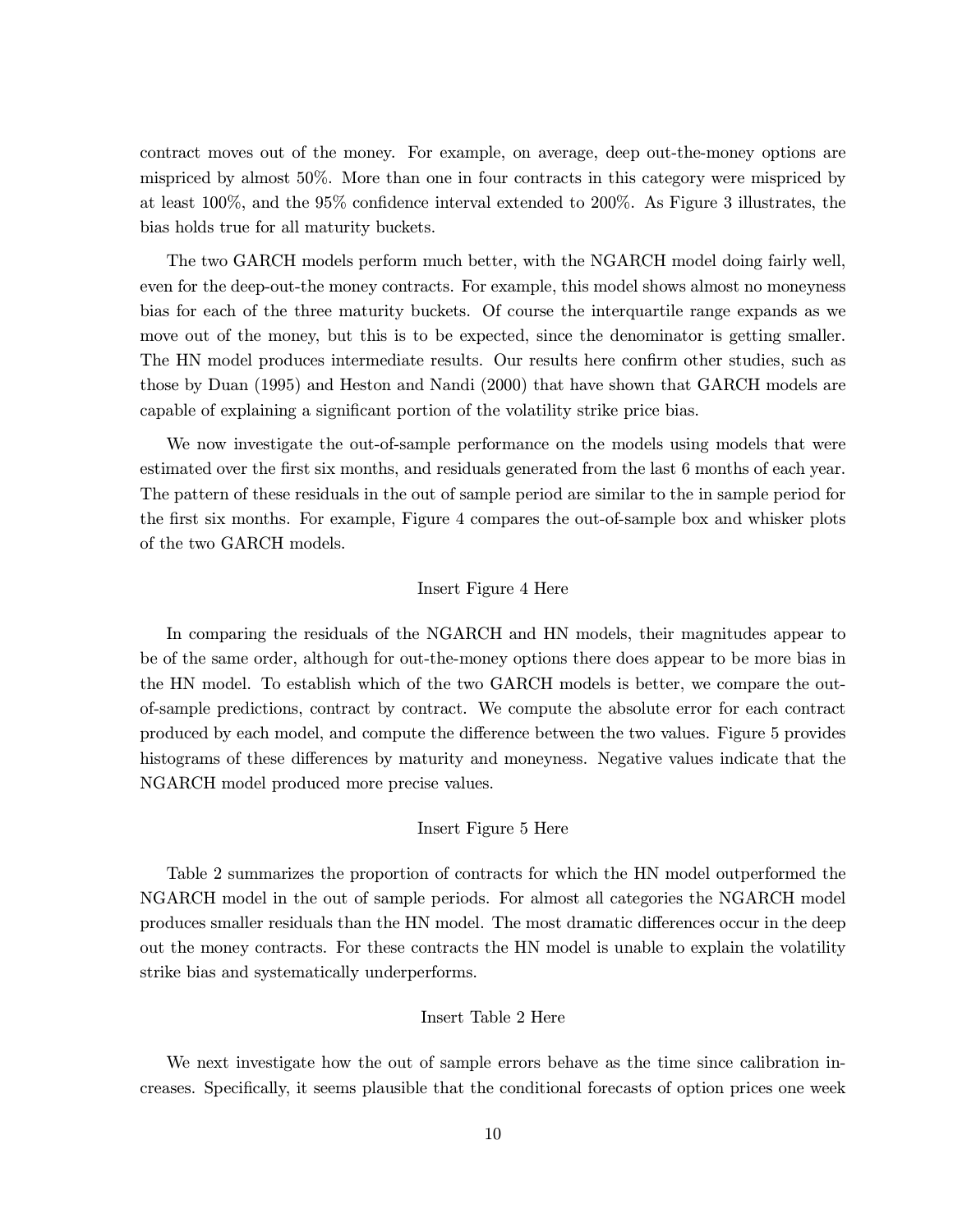after the parameters are estimated might be relatively small compared to conditional option prices generated several months after the parameters are estimated. To address this issue we first grouped all the residuals produced by a model into moneyness and maturity buckets and then looked at the distribution of the percentage pricing errors as the time since estimation increased, from one week through 25 weeks. Figure 6 compares the distribution of residuals for 6 different out-of-sample periods. In particular, a box and whisker plot is provided for each month, from the first out of sample month to the last.

Figure 6a shows the results for the short maturity contracts for the HN model while Figure 6b shows the results for the NGARCH model. The average bias, as indicated by the average deviation from 0, seems to remain fairly steady as the time since estimation increases. In addition, the quartiles do not expand over time.

#### Insert Figure 6a and 6b Here

The figures indicate that the magnitude of the errors are not strongly related to the time since the estimation was conducted . That the bias of residuals does not appear to expand over the six month periods after the model was estimated appears to be surprising, especially since the parameter estimates for the GARCH models in successive years were not that similar. To look at this more closely, for each moneyness-maturity bucket, and for each year, we computed several statistics of the residuals as the time horizon expanded from one to twenty weeks. Table 3a summarizes the findings for contracts with less than 10 weeks to maturity, and for 3 moneyness categories for the HN model. Table 3b presents similar results for the NGARCH model.

#### Insert Table 3a and 3b Here

In particular, the table reports the average error, the average absolute error and the standard deviation of errors for each category. The first statistic gives a measure of bias; the second gives a measure of accuracy, while the third gives a measure of precision. For ease of presentation we only have presented these statistics for selected time periods, namely for  $1, 2, 5, 10$  and 20 weeks after the parameters were estimated. Below each of the tables, there are three typical time series plots of the average absolute errors of prices over the last 6 months in the middle year, 1993; for the different moneyness categories.

The results confirm that the bias, accuracy, and precision generated from models calibrated using data from 6 months earlier are not that dissimilar from measures obtained by models that are calibrated with more recent data. This indicates that the GARCH models may be capturing important elements of the time series properties of asset and option prices.

As a final analysis we considered the NGARCH model estimated using our data set over the first 6 months of 1991. We computed the out of sample residuals for this model over the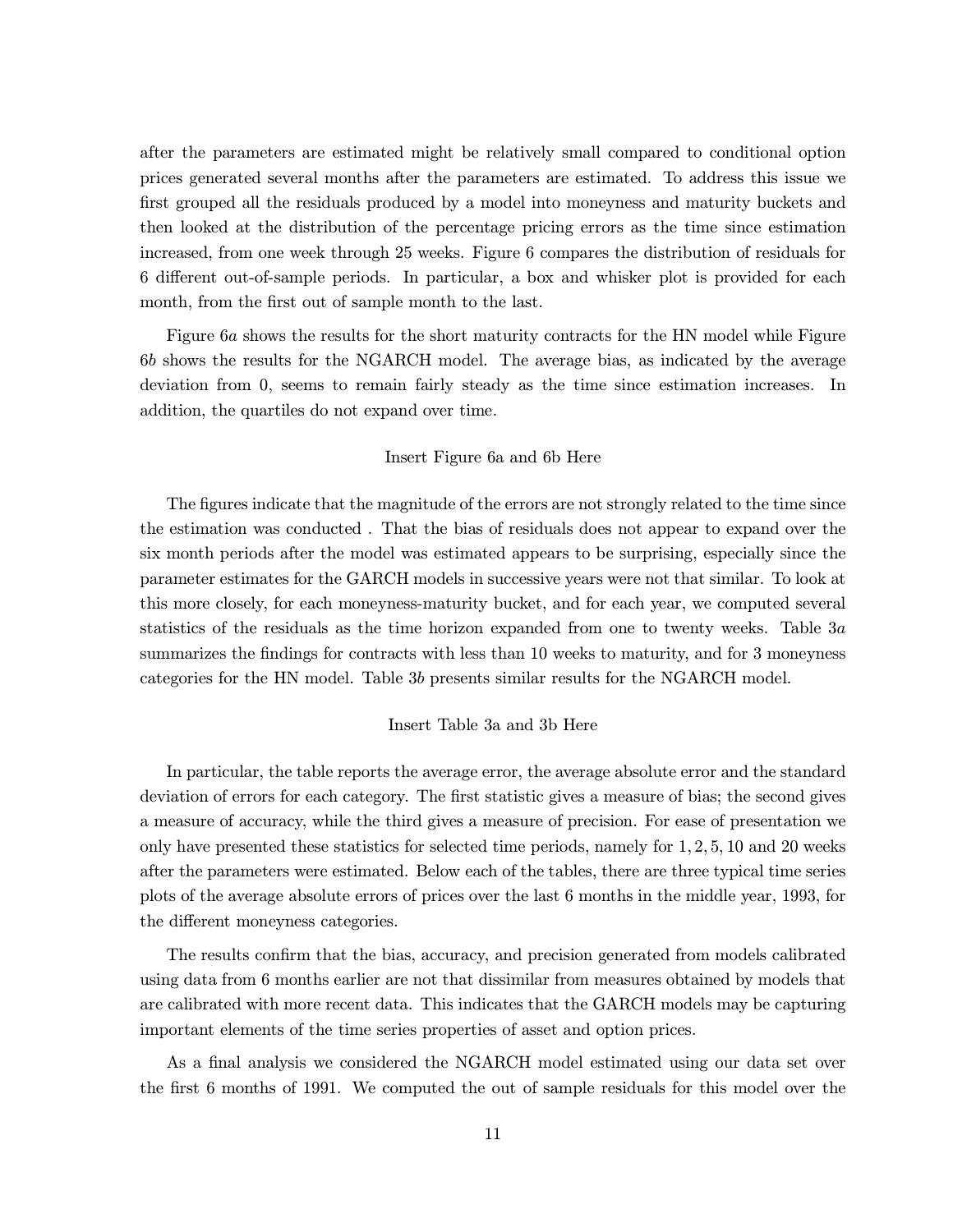following four and a half years, without reestimating the parameters. Figure 7 shows the box and whisker plots of the percentage errors over each quarter since the model was estimated.

### Insert Figure 7a and 7b Here

The figure shows the bias in the NGARCH model over time. There appears to be very little deterioration of the model over time. The figure only reports results for the near term contracts with less than 45 days to expiration; the pattern of the plots is very similar for the mid term and longer dated contracts. While there are some quarters where the bias increases, overall there is very little trend in the biases. Figure 7b contrasts the time series of percentage errors produced by the NGARCH model with the *in-sample* percentage errors produced by the Black Scholes model. The scales of the exhibits in the two figures are the same so as to facilitate easy comparisons. The enormous biases produced by the Black Scholes model are especially pronounced in the out-the-money contracts. For these contracts, the out-of-sample NGARCH model consistently produces better results, even more than four years after the NGARCH model is calibrated. For example, over 19 consecutive out of sample quarters, the mean absolute percentage error of out the money contracts never exceeded 50%, whereas the mean absolute percentage error of in-sample Black Scholes errors exceeded 50% on 18 of the 19 quarters. Indeed, in comparing figures  $7a$  and  $7b$  the out-of-sample performance of the NGARCH model appears to hold its own or dominate the in sample performance of the Black Scholes model, even after many years have passed since the parameters were calibrated. Moreover, unlike the Black Scholes model, where there is a persistent bias in the direction of the residuals, for the NGARCH model, the bias is generally smaller and tends to shift around 0.

# IV Conclusion

This article has investigated the performance of two GARCH models, namely Duan's NGARCH model and the HN model. The NGARCH model is important in its own right and also serves as an approximation for particular stochastic volatility models generated by two orthogonal Wiener processes. The HN model is also interesting since its volatility updating structure permits analytical solutions to be generated for European options. This article has compared these two models relative to each other and relative to the Black Scholes model. The results indicate that both GARCH models are capable of explaining a significant amount of the maturity and strike price bias associated with the Black Scholes model. The NGARCH model appears to outperform the HN model, especially in its ability to price deep out-the-money contracts.

The out-of-sample performance of the GARCH models, and especially the NGARCH model is encouraging. The fact that models estimated using old option data are still capable of explaining option prices for significant time periods indicates that the underlying models are capturing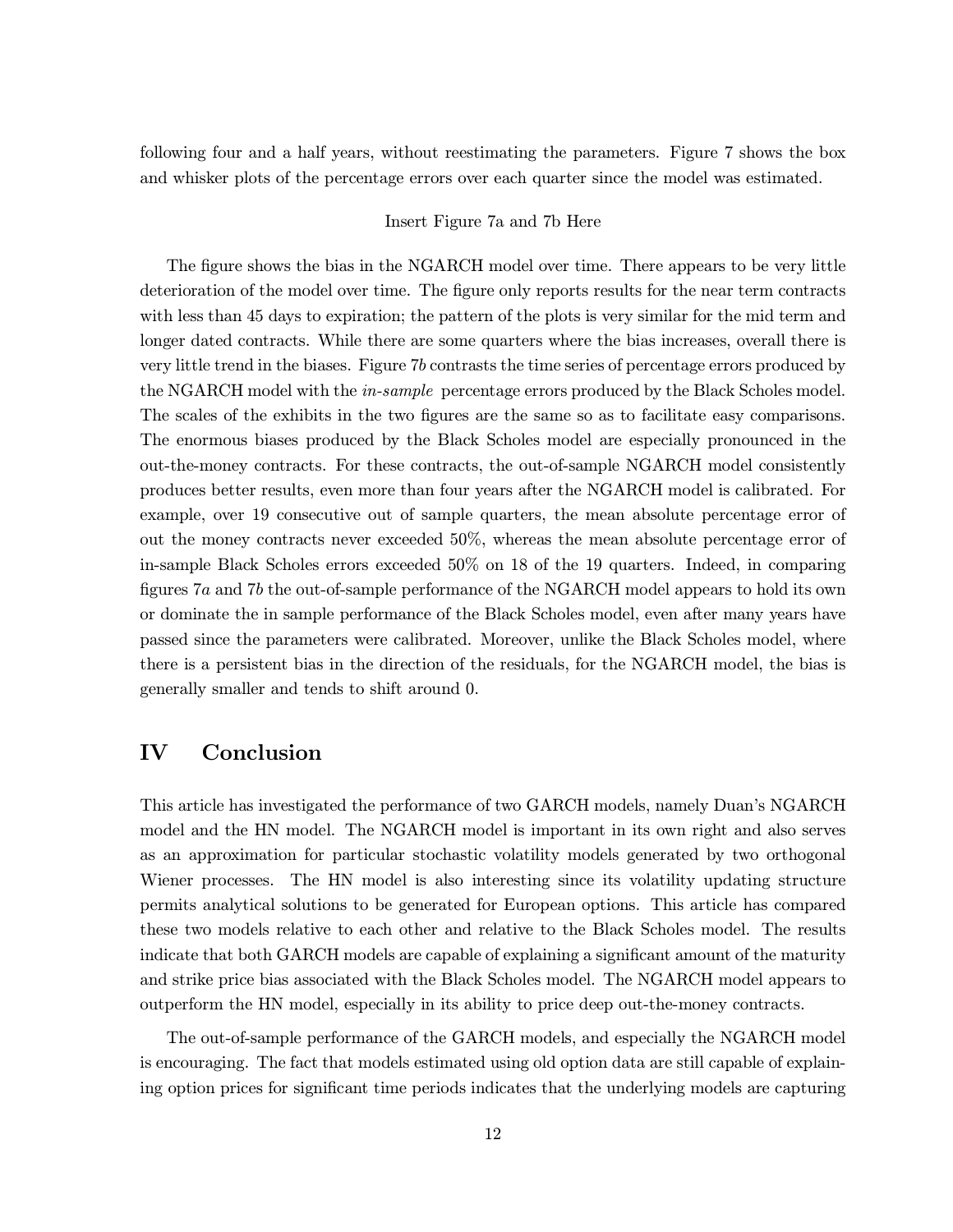important elements of the option pricing process. In extreme cases, where the NGARCH parameters are not reestimated for quarters, or even years, for in and at the money options the model continues to perform at levels usually no worse than in-sample Black Scholes, and, for out-the-money options, the NGARCH model continues to do significantly better. The cost of reestimating the parameters of a GARCH process is not that high. We therefore do not recommend using the model to price options based on parameter estimates that have been estimated over a distant time horizon. Our point here, is that if frequent updates of the model are not made, then the performance of the GARCH models is still adequate, especially relative to the performance of a Black Scholes model. In addition, the prolonged good performance of an NGARCH model indicates that it must be capturing essential elements that determine option prices.

Since American options and exotics can be efficiently priced using numerical procedures developed by Duan and Simonato (2000) and Ritchken and Trevor (1999), this article suggests that GARCH models, perhaps as a proxy for true stochastic volatility models, significantly improves upon the performance of the Black Scholes model, and, in light of the relative ease in pricing American claims under these processes, these models should be given closer scrutiny by the trading community.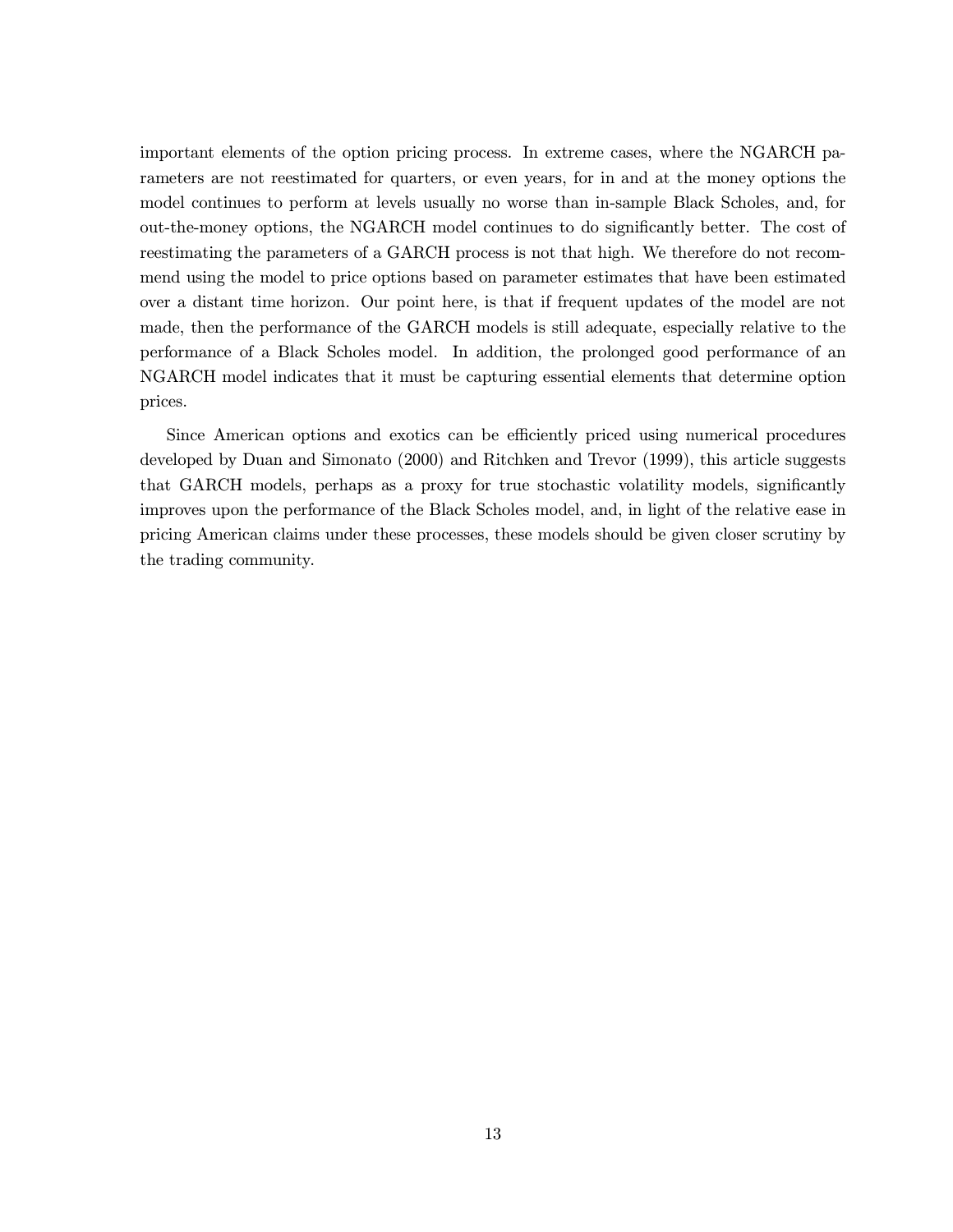### References

- Andersen T. and J. Lund, 1997, "Estimating Continuous time Stochastic Volatility Models of the Short Term Interest Rate," Journal of Econometrics, 77, 343-377
- Bakshi, G., C. Cao and Z. Chen 1997, Empirical Performance of Alternative Option Pricing Models, The Journal of Finance, 53, 499-547.
- Bates, D., 1996, "Jumps and Stochastic Volatility: Exchange Rate processes Implicit in Deutchemark Options," Review of Financial Studies, 9, 69-107.
- Black, F. 1976, Studies in Stock Price Volatility Changes, *Proceedings of the 1976 Meeting of* the Business and Economics Statistics Section, American Statistical Association, 177–181.
- Bollerslev, T, R. Chou and K. Kroner, 1992, "ARCH Modeling in Finance: A Review of the Theory and Empirical Evidence," Journal of Econometrics 52,1-59.
- Corradi, V.,2000, Reconsidering the Continuous Time Diffusion Limit of the  $GARCH(1,1)$ Process," Journal of Econometrics, 96, 145-153.
- Duan, J. 1995, "The GARCH option pricing model," *Mathematical Finance* 5, 13-32.
- Duan, J. 1996, A Unified Theory of Option Pricing under Stochastic Volatility from GARCH to Diffusion, unpublished manuscript, Hong Kong University of Science and Technology.
- Duan, J., 1997, "Augmented GARCH $(p,q)$  Process and its Diffusion Limit," *Journal of Econo*metrics, 79, 97-127.
- Duan, J., G. Gauthier, and J. Simonato, 1999, "An Analytical Approximation for the GARCH Option Pricing Model," Journal of Computational Finance, 2, 75-116.
- Duan J. and J.G. Simonato, 1998, "Empirical Martingale Simulation for Asset Prices", Management Science, 44, 1218-1233.
- Duan J. and J.G. Simonato, 2000, "American Option Pricing under GARCH by a Markov Chain Approximation", Journal of Economic Dynamics and Control , forthcoming.
- Dumas, B., J. Fleming and B. Whaley, 1998, Implied Volatility Functions: Empirical Tests, Journal of Finance, 53.
- Engle, R. and V. Ng, 1993, Measuring and Testing the Impact of News on Volatility, Journal of Finance, 48, 1749-1778.
- Harvey, C. and R. Whaley, 1992, Dividends and  $S\&P$  100 Index Option Valuation, *Journal of* Futures Markets, 12, 123-137.
- Heston, S., 1993, "A Closed-Form Solution for Options with Stochastic Volatility," Review of Financial Studies 6, 327-344.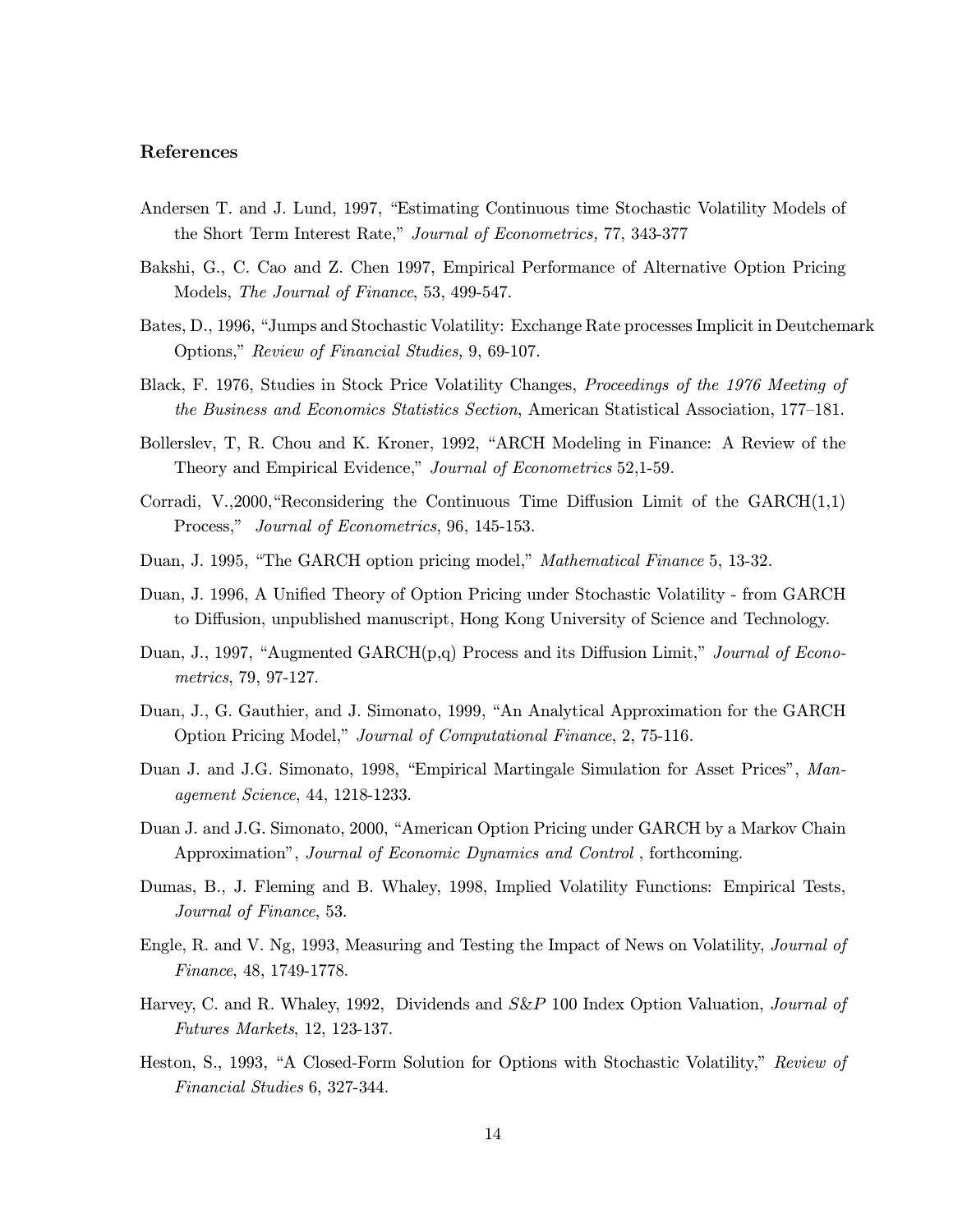- Heston, S., and S. Nandi, 2000, "A Closed Form GARCH Option Pricing Model, " The Review of Financial Studies, 13, 585-625.
- Hull, J. and A. White, 1987, The Pricing of Options on Assets with Stochastic Volatility, Journal of Finance, 42, 281-300.
- Jackwerth and M. Rubinstein, 1996, Recovering probability Distributions from Option Prices, Journal of Finance, 51, 1611-1631.
- Nandi, S., 1998, "How Important is the Correlation Between Returns and Volatility in a Stochastic Volatility Model? Empirical Evidence from Pricing and Hedging in the S&P 500 Index Option Market," Journal of Banking and Finance, 22, 589-610.
- Nelson, D., 1990, "ARCH Models as Diffusion Approximations," Journal of Econometrics, 45, 7-38.
- Ritchken, P. and R. Trevor, 1999, \Pricing Options under Generalized GARCH and Stochastic Volatility Processes," Journal of Finance, 54, 377- 402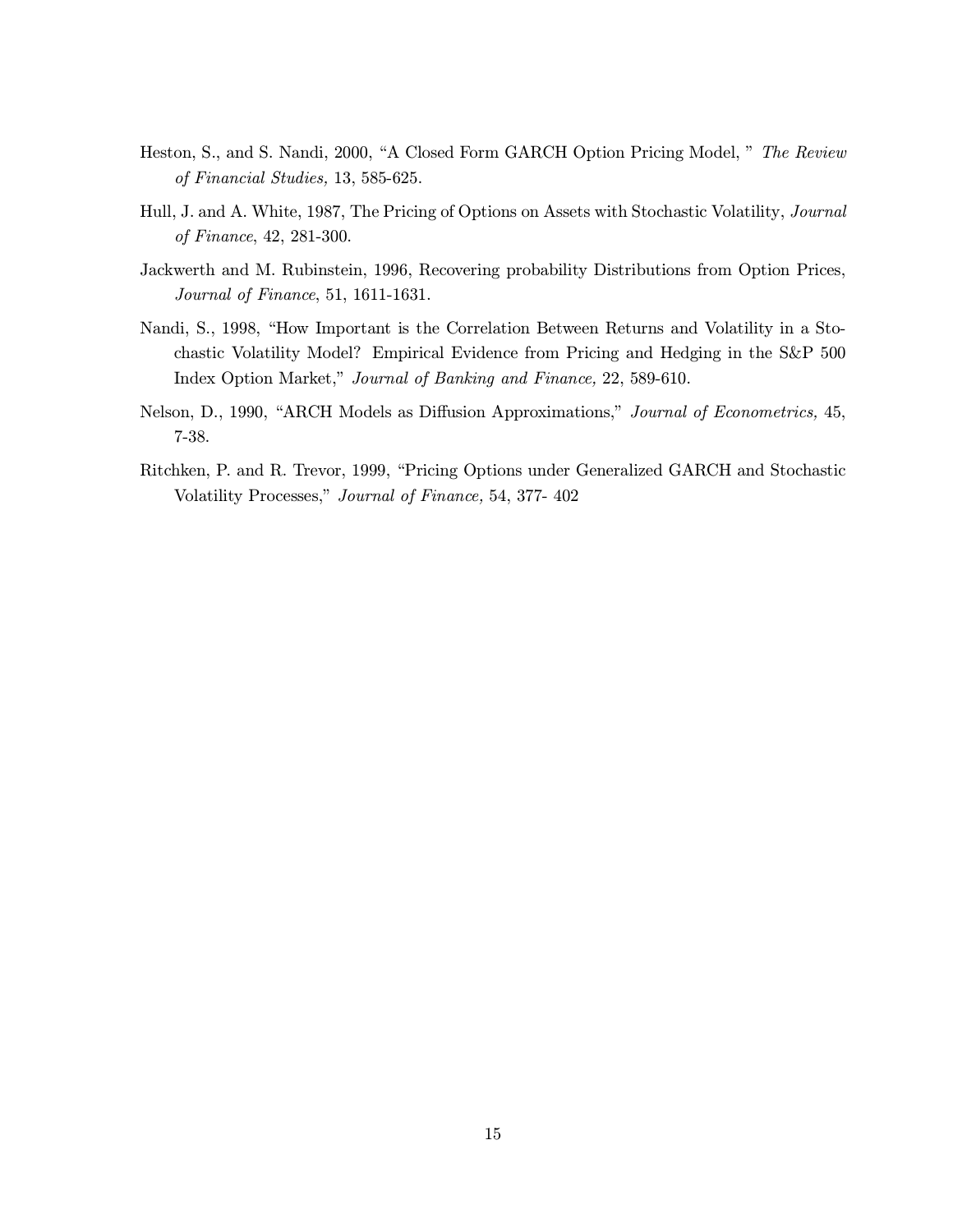### **Table 1a: Parameter Estimates for the HN Model**

| <b>Time Period</b> | No. of<br>Weeks | No. of<br>Contracts | <b>SSE</b> | $\mathbf{b}_0$ | $b1$     |          | w       | <b>Initial</b><br>Volatility | Final<br><b>Volatility</b> | <b>Stationary</b><br><b>Volatility</b> |  |
|--------------------|-----------------|---------------------|------------|----------------|----------|----------|---------|------------------------------|----------------------------|----------------------------------------|--|
|                    |                 |                     |            |                |          |          |         |                              |                            |                                        |  |
|                    |                 |                     |            |                |          |          |         |                              |                            |                                        |  |
| 1991 1st Half      | 25              | 953                 | 1264.51    | 1.19E-06       | 8.73E-03 | 3.04E-06 | 555.57  | 0.4215                       | 0.1741                     | 0.16982                                |  |
| 1991 2nd Half      | 25              | 961                 | 390.56     | 2.24E-06       | 1.15E-01 | 3.13E-06 | 509.48  | 0.2676                       | 0.1162                     | 0.16463                                |  |
|                    |                 |                     |            |                |          |          |         |                              |                            |                                        |  |
| 1992 1st Half      | 25              | 1175                | 415.93     | 1.04E-06       | 3.10E-01 | 8.34E-07 | 888.10  | 0.2013                       | 0.1435                     | 0.14711                                |  |
| 1992 2nd Half      | 25              | 1035                | 335.28     | 4.60E-07       | 5.63E-01 | 4.37E-07 | 984.03  | 0.1216                       | 0.1046                     | 0.15645                                |  |
|                    |                 |                     |            |                |          |          |         |                              |                            |                                        |  |
| 1993 1st Half      | 25              | 1492                | 941.14     | 3.01E-11       | 3.60E-01 | 3.12E-06 | 430.06  | 0.0741                       | 0.1553                     | 0.13386                                |  |
| 1993 2nd Half      | 24              | 1466                | 702.71     | 9.66E-10       | 2.02E-01 | 2.55E-06 | 541.71  | 0.1167                       | 0.1182                     | 0.13564                                |  |
| 1994 1st Half      | 25              | 1419                | 1727.78    | 8.25E-07       | 3.18E-02 | 1.42E-06 | 806.96  | 0.1301                       | 0.1870                     | 0.13709                                |  |
| 1994 2nd Half      | 25              | 1598                | 1089.49    | 7.91E-07       | 1.90E-09 | 7.15E-07 | 1166.70 | 0.1306                       | 0.1400                     | 0.14486                                |  |
|                    |                 |                     |            |                |          |          |         |                              |                            |                                        |  |
| 1995 1st Half      | 25              | 1774                | 996.58     | 3.67E-07       | 1.42E-01 | 1.27E-06 | 805.13  | 0.1541                       | 0.1250                     | 0.13493                                |  |
| 1995 2nd Half      | 25              | 1702                | 1135.83    | 9.00E-07       | 1.39E-01 | 1.27E-06 | 803.30  | 0.1391                       | 0.1157                     | 0.13618                                |  |

Table 1a shows the parameter estimates for the HN model for each of ten periods. Over each time period the sum of squared error was computed as discussed in the text and is reported in the fourth column. All volatility values are reported in an annualized basis.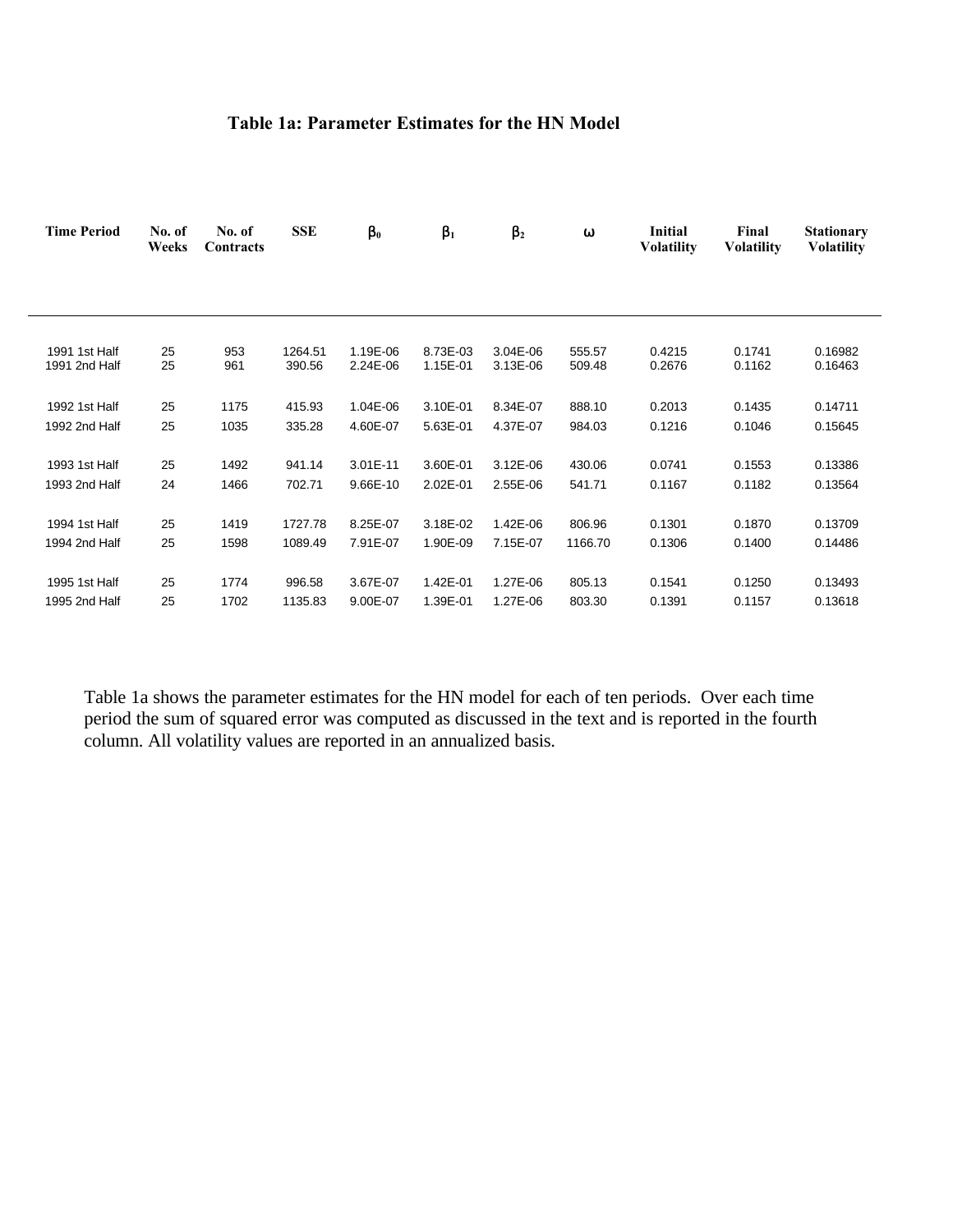### **Table 1b: Parameter Estimates for the NGARCH Model**

| <b>Time Period</b> | No. of<br>Weeks | No. of<br>Contracts | <b>SSE</b> | $\mathbf{b}_0$ | $b1$   | $\mathbf{b}_2$ | w      | <b>Initial</b><br><b>Volatility</b> | Final<br><b>Volatility</b> | <b>Stationary</b><br><b>Volatility</b> |  |
|--------------------|-----------------|---------------------|------------|----------------|--------|----------------|--------|-------------------------------------|----------------------------|----------------------------------------|--|
|                    |                 |                     |            |                |        |                |        |                                     |                            |                                        |  |
| 1991 1st Half      | 25              | 953                 | 582.2      | 6.77E-07       | 0.8576 | 0.0172         | 2.6128 | 0.2766                              | 0.1615                     | 0.1747                                 |  |
| 1991 2nd Half      | 25              | 961                 | 378.02     | 1.45E-06       | 0.6807 | 0.0240         | 3.4134 | 0.1897                              | 0.0749                     | 0.1858                                 |  |
| 1992 1st Half      | 25              | 1175                | 404.78     | $2.23E-06$     | 0.2660 | 0.0192         | 5.9645 | 0.2181                              | 0.1349                     | 0.1580                                 |  |
| 1992 2nd Half      | 25              | 1035                | 323.73     | 7.42E-07       | 0.6589 | 0.0108         | 5.4495 | 0.1189                              | 0.1060                     | 0.1761                                 |  |
| 1993 1st Half      | 25              | 1492                | 622.32     | 1.88E-06       | 0.6319 | 0.1651         | 1.0424 | 0.0792                              | 0.1450                     | 0.1707                                 |  |
| 1993 2nd Half      | 24              | 1466                | 580.23     | 3.71E-06       | 0.2627 | 0.2359         | 1.3973 | 0.1072                              | 0.1246                     | 0.1822                                 |  |
| 1994 1st Half      | 25              | 1419                | 1189.73    | 2.28E-06       | 0.2618 | 0.0636         | 3.1907 | 0.0177                              | 0.1940                     | 0.1743                                 |  |
| 1994 2nd Half      | 25              | 1598                | 860.07     | 1.29E-06       | 0.2599 | 0.0206         | 5.8437 | 0.0905                              | 0.1269                     | 0.1753                                 |  |
| 1995 1st Half      | 25              | 1774                | 662.78     | 1.35E-06       | 0.6384 | 0.0905         | 1.6692 | 0.1750                              | 0.1086                     | 0.1615                                 |  |
| 1995 2nd Half      | 25              | 1702                | 852.35     | 1.69E-06       | 0.6017 | 0.0455         | 2.6789 | 0.0073                              | 0.0965                     | 0.1520                                 |  |

Table 1b shows the parameter estimates for the NGARCH model for each of ten periods. Over each time period the sum of squared error was computed as discussed in the text, and is reported in the fourth column. All volatility values are reported in an annualized basis.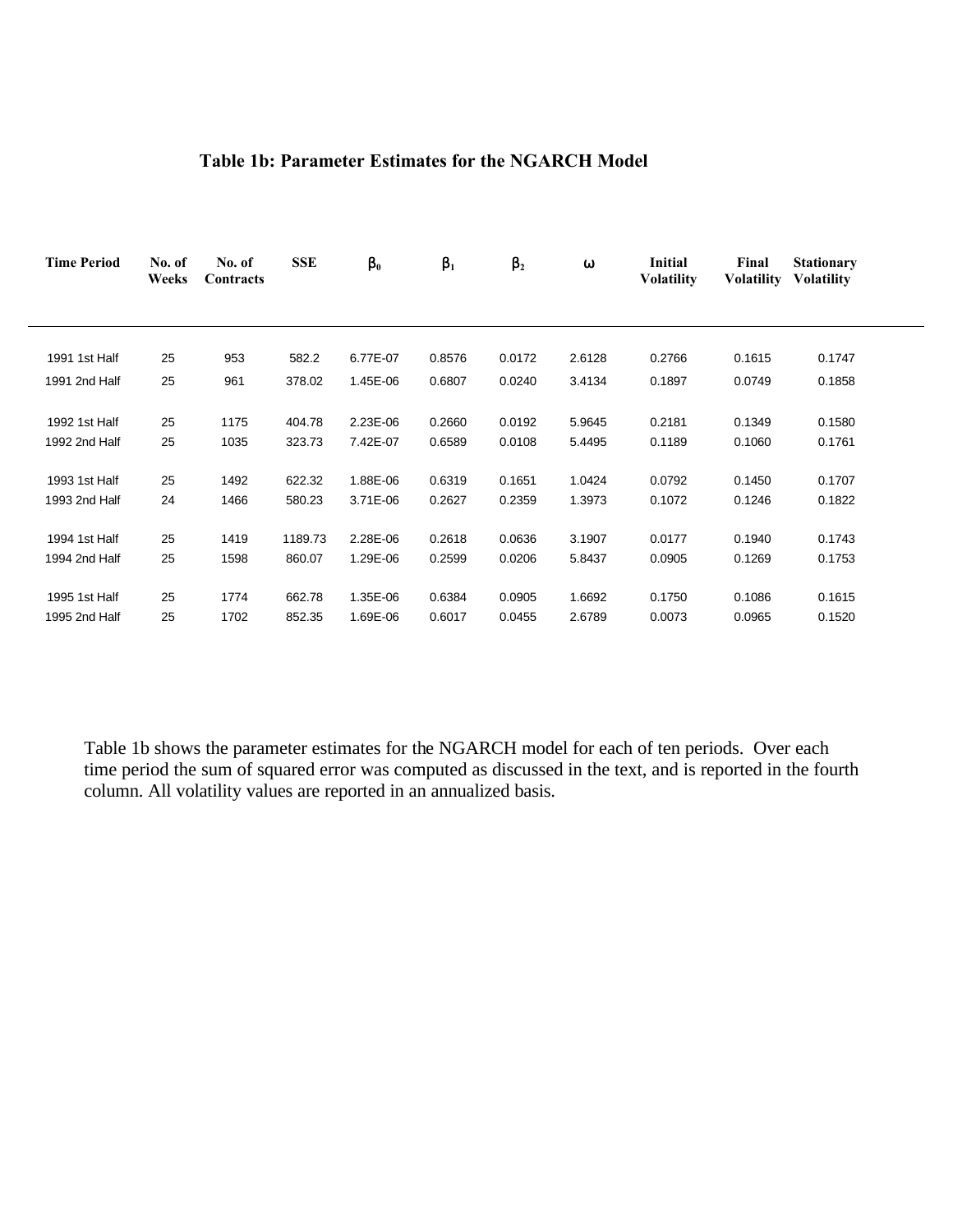|                 | <b>Moneyness</b> |               |     |                 |     |                  |     |                  |     |               |  |  |  |
|-----------------|------------------|---------------|-----|-----------------|-----|------------------|-----|------------------|-----|---------------|--|--|--|
| <b>Maturity</b> |                  | deep in       |     | in              |     | at               | out | deep out         |     |               |  |  |  |
|                 | 746              | 245           | 373 | 154             | 254 | 90               | 285 | 77               | 52  |               |  |  |  |
| <b>Short</b>    |                  | 0.3284        |     | 0.4129          |     | 0.3543           |     | 0.2702           |     | 0.1346        |  |  |  |
| <b>Middle</b>   | 1060             | 443<br>0.4179 | 422 | 178<br>0.4218   | 289 | 122<br>0.4221    | 383 | 150<br>0.3916    | 287 | 68<br>0.2369  |  |  |  |
| Long            | 1338             | 535<br>0.3999 | 375 | 183<br>$0.488*$ | 229 | 110<br>$0.4803*$ | 306 | 136<br>$0.4444*$ | 363 | 137<br>0.3774 |  |  |  |

# **Table 2: Comparison of HN and NGARCH Prediction Errors in the Out-of-Sample Periods\***

\*The table compares the absolute residual of the NGARCH model with the absolute error of the HN model. In each cell there are three entries. The first entry is the number of contracts in that category. The second entry is the number of times the absolute value of the residual for the HN model is lower than the absolute value of the NGARCH model. The final value is the proportion of times the HN model beat the NGARCH model. For example, consider the short term, deep in the money contracts. In 746 out-of-sample predictions, the HN model gave a smaller absolute error, than the NGARCH model. That is, the HN model won 32.84% of the time.

At the 5% level of significance, the NGARCH model outperforms the HN model for all short term, and middle term contracts, and for all deep out the money contracts. For long term contracts, near-the-money, and indicated with a \* above the fraction of wins, the NGARCH model wins more times, but the differences are not statistically significant, at the 5% level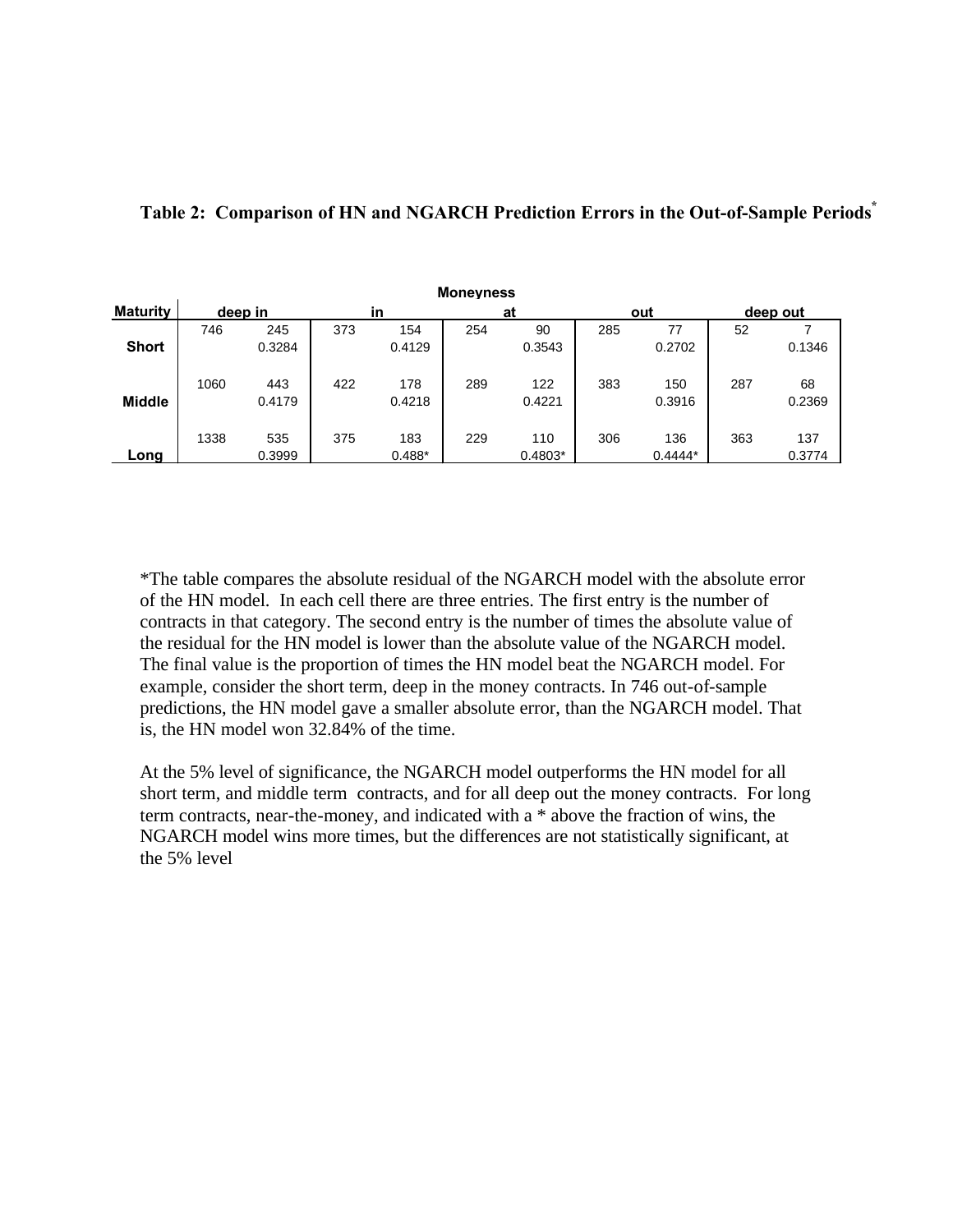| Table 3a                                         |  |  |  |  |  |  |  |  |  |
|--------------------------------------------------|--|--|--|--|--|--|--|--|--|
| Out of Sample Performance Over Time for HN Model |  |  |  |  |  |  |  |  |  |

| Year |                | Out of the Money Option                               |          |                             | At the Money Option            |                | In the Money Option |            |                                                      |                          |          |            |                                                      |
|------|----------------|-------------------------------------------------------|----------|-----------------------------|--------------------------------|----------------|---------------------|------------|------------------------------------------------------|--------------------------|----------|------------|------------------------------------------------------|
|      | Week<br>No.    | #<br>Contracts $Error(\mathbf{\tilde{s}})$ Error (\$) |          | Average<br>Average Absolute | Standard<br>Deviation<br>$(S)$ | #<br>Contracts | Average<br>Error    | Error (\$) | Average Standard<br><b>Absolute Deviation</b><br>(S) | #<br>Contracts Error(\$) | Average  | Error (\$) | Average Standard<br><b>Absolute Deviation</b><br>(S) |
|      | $\mathbf{1}$   | 39                                                    | $-1.063$ | 1.063                       | 0.405                          | 70             | $-0.751$            | 0.874      | 0.651                                                | 56                       | $-0.146$ | 0.402      | 0.480                                                |
|      | $\overline{c}$ | 36                                                    | $-1.364$ | 1.364                       | 0.273                          | 57             | $-1.220$            | 1.220      | 0.343                                                | 58                       | $-0.822$ | 0.822      | 0.386                                                |
| 1991 | 5              | 21                                                    | $-1.096$ | 1.096                       | 0.338                          | 43             | $-0.950$            | 0.950      | 0.341                                                | 55                       | $-0.280$ | 0.318      | 0.296                                                |
|      | 10             | 23                                                    | $-0.317$ | 0.393                       | 0.298                          | 42             | 0.163               | 0.533      | 0.620                                                | 40                       | 0.445    | 0.506      | 0.422                                                |
|      | 20             | 38                                                    | 1.151    | 1.157                       | 0.690                          | 55             | 1.659               | 1.663      | 0.924                                                | 37                       | 1.854    | 1.854      | 0.856                                                |
|      | $\mathbf{1}$   | 19                                                    | $-0.182$ | 0.267                       | 0.251                          | 47             | 0.223               | 0.398      | 0.438                                                | 41                       | 0.021    | 0.354      | 0.425                                                |
|      | $\overline{c}$ | 35                                                    | $-0.230$ | 0.308                       | 0.251                          | 62             | $-0.075$            | 0.299      | 0.350                                                | 76                       | $-0.158$ | 0.462      | 0.565                                                |
| 1992 | 5              | 26                                                    | $-0.741$ | 0.741                       | 0.202                          | 52             | $-0.880$            | 0.880      | 0.373                                                | 52                       | $-0.640$ | 0.640      | 0.335                                                |
|      | 10             | 6                                                     | 0.048    | 0.255                       | 0.286                          | 21             | 0.628               | 0.657      | 0.334                                                | 13                       | 0.057    | 0.242      | 0.306                                                |
|      | 20             | 24                                                    | $-0.446$ | 0.446                       | 0.179                          | 54             | $-0.153$            | 0.292      | 0.305                                                | 64                       | $-0.360$ | 0.433      | 0.393                                                |
|      | $\mathbf{1}$   | 30                                                    | 0.302    | 0.338                       | 0.312                          | 63             | 0.944               | 0.958      | 0.586                                                | 68                       | 0.976    | 0.982      | 0.480                                                |
|      | $\overline{c}$ | 28                                                    | 0.124    | 0.199                       | 0.222                          | 49             | 0.534               | 0.566      | 0.448                                                | 77                       | 0.105    | 0.499      | 0.596                                                |
| 1993 | 5              | 31                                                    | $-0.357$ | 0.376                       | 0.217                          | 72             | $-0.210$            | 0.377      | 0.367                                                | 105                      | $-0.574$ | 0.768      | 0.876                                                |
|      | 10             | 24                                                    | $-0.064$ | 0.210                       | 0.250                          | 47             | 0.304               | 0.423      | 0.442                                                | 68                       | 0.146    | 0.373      | 0.460                                                |
|      | 20             | 24                                                    | $-0.005$ | 0.226                       | 0.268                          | 58             | 0.303               | 0.405      | 0.399                                                | 82                       | $-0.302$ | 0.493      | 0.646                                                |
|      | $\mathbf{1}$   | 29                                                    | 0.282    | 0.346                       | 0.390                          | 62             | 0.829               | 0.859      | 0.657                                                | 83                       | 0.463    | 0.931      | 0.938                                                |
|      | $\sqrt{2}$     | 28                                                    | 0.248    | 0.331                       | 0.343                          | 52             | 0.747               | 0.767      | 0.561                                                | 66                       | 1.084    | 1.092      | 0.437                                                |
| 1994 | 5              | 8                                                     | $-0.199$ | 0.291                       | 0.244                          | 36             | 0.238               | 0.470      | 0.515                                                | 33                       | 0.457    | 0.576      | 0.536                                                |
|      | 10             | 29                                                    | 0.437    | 0.493                       | 0.443                          | 61             | 1.032               | 1.055      | 0.637                                                | 60                       | 1.177    | 1.189      | 0.463                                                |
|      | 20             | 39                                                    | $-0.531$ | 0.551                       | 0.237                          | 65             | $-0.308$            | 0.469      | 0.422                                                | 66                       | $-0.060$ | 0.348      | 0.420                                                |
|      | $\mathbf{1}$   | 27                                                    | $-1.403$ | 1.403                       | 0.682                          | 77             | $-0.680$            | 1.111      | 1.080                                                | 144                      | $-0.416$ | 0.654      | 0.771                                                |
|      | $\sqrt{2}$     | 38                                                    | $-1.674$ | 1.674                       | 0.650                          | 76             | $-1.288$            | 1.339      | 0.859                                                | 151                      | $-0.108$ | 0.562      | 0.637                                                |
| 1995 | 5              | 25                                                    | $-1.112$ | 1.112                       | 0.392                          | 63             | $-0.313$            | 0.768      | 0.865                                                | 60                       | 0.624    | 0.625      | 0.459                                                |
|      | 10             | 34                                                    | $-1.411$ | 1.411                       | 0.415                          | 79             | $-1.142$            | 1.142      | 0.490                                                | 117                      | $-0.321$ | 0.381      | 0.295                                                |
|      | 15             | 5                                                     | $-0.269$ | 0.557                       | 0.572                          | 52             | 0.086               | 0.616      | 0.722                                                | 189                      | $-0.361$ | 0.563      | 0.537                                                |







This table reports statistics on the errors in pricing as the number of weeks from the estimation period increases. The errors are actual dollar errors in prices of contracts. The results are presented for contracts with less than 70 days to maturity, and for three moneyness buckets. The number of contracts in each bucket are reported as well as the average error, average absolute error, and std. deviation of errors. The fact that the HN model does not deteriorate significantly over time indicates that the model may be capturing important aspects of the true dynamics.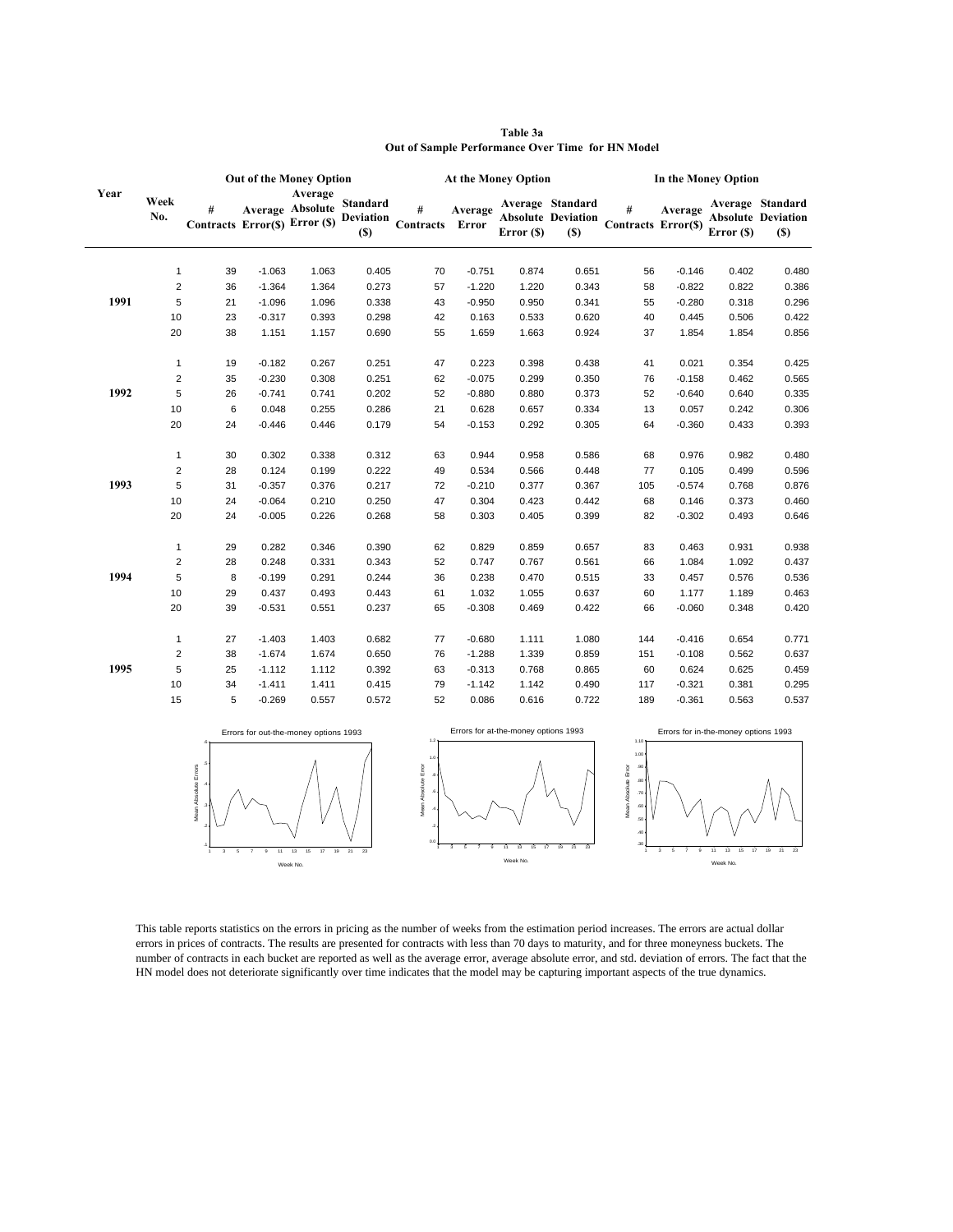| Table 3b                                                    |  |
|-------------------------------------------------------------|--|
| <b>Out of Sample Performance Over Time for NGARCH Model</b> |  |

|      |                         |                              |                      | Out of the Money Option |                                                      |                           | <b>At the Money Option</b> |                |                                                      | <b>In the Money Option</b> |                   |                |                                                        |
|------|-------------------------|------------------------------|----------------------|-------------------------|------------------------------------------------------|---------------------------|----------------------------|----------------|------------------------------------------------------|----------------------------|-------------------|----------------|--------------------------------------------------------|
| Year | Week<br>No.             | $\#$<br>Contracts Error (\$) | Average              | Error (\$)              | Average Standard<br><b>Absolute Deviation</b><br>(S) | #<br>Contracts Error (\$) | Average                    | Error (\$)     | Average Standard<br><b>Absolute Deviation</b><br>(S) | #<br>Contracts Error (\$)  | Average           | Error (\$)     | Average Standard<br><b>Absolute Deviation</b><br>$(s)$ |
|      | $\mathbf{1}$            | 39                           | $-0.349$             | 0.359                   | 0.234                                                | 70                        | $-0.408$                   | 0.449          | 0.379                                                | 56                         | $-0.707$          | 0.710          | 0.382                                                  |
|      | $\overline{c}$          | 36                           | $-0.336$             | 0.340                   | 0.257                                                | 57                        | $-0.473$                   | 0.478          | 0.383                                                | 58                         | $-1.253$          | 1.253          | 0.445                                                  |
| 1991 | 5                       | 21                           | $-0.112$             | 0.156                   | 0.153                                                | 43                        | $-0.152$                   | 0.208          | 0.226                                                | 55                         | $-0.582$          | 0.585          | 0.242                                                  |
|      | 10                      | 23                           | 0.148                | 0.181                   | 0.150                                                | 42                        | 0.170                      | 0.214          | 0.210                                                | 40                         | $-0.468$          | 0.475          | 0.289                                                  |
|      | 20                      | 38                           | 0.051                | 0.261                   | 0.295                                                | 55                        | $-0.104$                   | 0.320          | 0.387                                                | 37                         | $-0.694$          | 0.779          | 0.573                                                  |
|      | $\mathbf{1}$            | 19                           | $-0.135$             | 0.208                   | 0.200                                                | 47                        | 0.114                      | 0.295          | 0.348                                                | 41                         | 0.005             | 0.310          | 0.374                                                  |
|      | 2                       | 35                           | $-0.090$             | 0.240                   | 0.266                                                | 62                        | $-0.058$                   | 0.288          | 0.330                                                | 76                         | $-0.138$          | 0.465          | 0.573                                                  |
| 1992 | 5                       | 26                           | $-0.406$             | 0.406                   | 0.182                                                | 52                        | $-0.542$                   | 0.568          | 0.453                                                | 52                         | $-0.456$          | 0.477          | 0.424                                                  |
|      | 10                      | 6                            | 0.271                | 0.287                   | 0.248                                                | 21                        | 0.658                      | 0.663          | 0.291                                                | 13                         | 0.100             | 0.242          | 0.316                                                  |
|      | 20                      | 24                           | $-0.171$             | 0.188                   | 0.123                                                | 54                        | 0.004                      | 0.175          | 0.209                                                | 64                         | $-0.265$          | 0.412          | 0.417                                                  |
|      | $\mathbf{1}$            | 30                           | 0.236                | 0.267                   | 0.351                                                | 63                        | 0.509                      | 0.526          | 0.535                                                | 68                         | 0.786             | 0.786          | 0.361                                                  |
| 1993 | 2                       | 28                           | 0.753                | 0.754                   | 0.549                                                | 49                        | 1.163                      | 1.163          | 0.771                                                | 77                         | 0.554             | 0.849          | 0.835                                                  |
|      | 5                       | 31                           | $-0.157$             | 0.194                   | 0.167                                                | 72                        | $-0.208$                   | 0.288          | 0.267                                                | 105                        | $-0.584$          | 0.741          | 0.807                                                  |
|      | 10                      | 24                           | 0.082                | 0.183                   | 0.206                                                | 47                        | 0.215                      | 0.332          | 0.383                                                | 68                         | 0.053             | 0.327          | 0.398                                                  |
|      | 20                      | 24                           | $-0.321$             | 0.323                   | 0.268                                                | 58                        | $-0.512$                   | 0.513          | 0.381                                                | 82                         | $-0.765$          | 0.773          | 0.532                                                  |
|      | $\mathbf{1}$            | 29                           | 0.112                | 0.197                   | 0.283                                                | 62                        | 0.501                      | 0.546          | 0.568                                                | 83                         | 0.553             | 0.882          | 0.826                                                  |
| 1994 | $\overline{c}$          | 28                           | 0.117                | 0.194                   | 0.218                                                | 52                        | 0.406                      | 0.432          | 0.396                                                | 66                         | 1.025             | 1.026          | 0.419                                                  |
|      | 5                       | 8                            | 0.100                | 0.118                   | 0.123                                                | 36                        | 0.335                      | 0.364          | 0.345                                                | 33                         | 0.571             | 0.626          | 0.463                                                  |
|      | 10                      | 29                           | 0.496                | 0.497                   | 0.308                                                | 61                        | 0.889                      | 0.890          | 0.451                                                | 60                         | 1.242             | 1.261          | 0.397                                                  |
|      | 20                      | 39                           | $-0.630$             | 0.630                   | 0.201                                                | 65                        | $-0.646$                   | 0.693          | 0.360                                                | 66                         | $-0.081$          | 0.428          | 0.544                                                  |
|      | $\mathbf{1}$            | 27                           | $-1.012$             | 1.012                   | 0.454                                                | 77                        | $-0.594$                   | 0.834          | 0.730                                                | 144                        | $-0.350$          | 0.598          | 0.711                                                  |
| 1995 | $\overline{\mathbf{c}}$ | 38                           | $-1.342$             | 1.342                   | 0.403                                                | 76                        | $-1.162$                   | 1.162          | 0.469                                                | 151                        | $-0.136$          | 0.435          | 0.484                                                  |
|      | 3                       | 38                           | $-0.448$             | 0.687                   | 0.715                                                | 72                        | 0.301                      | 1.047          | 1.184                                                | 110                        | 0.865             | 0.895          | 0.734                                                  |
|      | 5<br>10                 | 25<br>34                     | $-0.957$<br>$-0.819$ | 0.957<br>0.819          | 0.331<br>0.207                                       | 63<br>79                  | $-0.583$<br>$-0.736$       | 0.706<br>0.736 | 0.570<br>0.262                                       | 60<br>117                  | 0.389<br>$-0.253$ | 0.419<br>0.338 | 0.379<br>0.289                                         |
|      | 15                      | 5                            | $-1.308$             | 1.308                   | 0.757                                                | 52                        | $-1.466$                   | 1.468          | 0.768                                                | 189                        | $-0.788$          | 0.813          | 0.487                                                  |



This table reports statistics on the errors in pricing as the number of weeks from the estimation period increases. The errors are actual dollar errors in prices of contracts. The results are presented for contracts with less than 70 days to maturity, and for three moneyness buckets. The number of contracts in each bucket are reported as well as the average error, average absolute error, and std. deviation of errors. The fact that the NGARCH model does not deteriorate significantly over time indicates that the model may be capturing important aspects of the true dynamics. The graphs show the weekly evolution of the average absolute error over the out of sample weeks.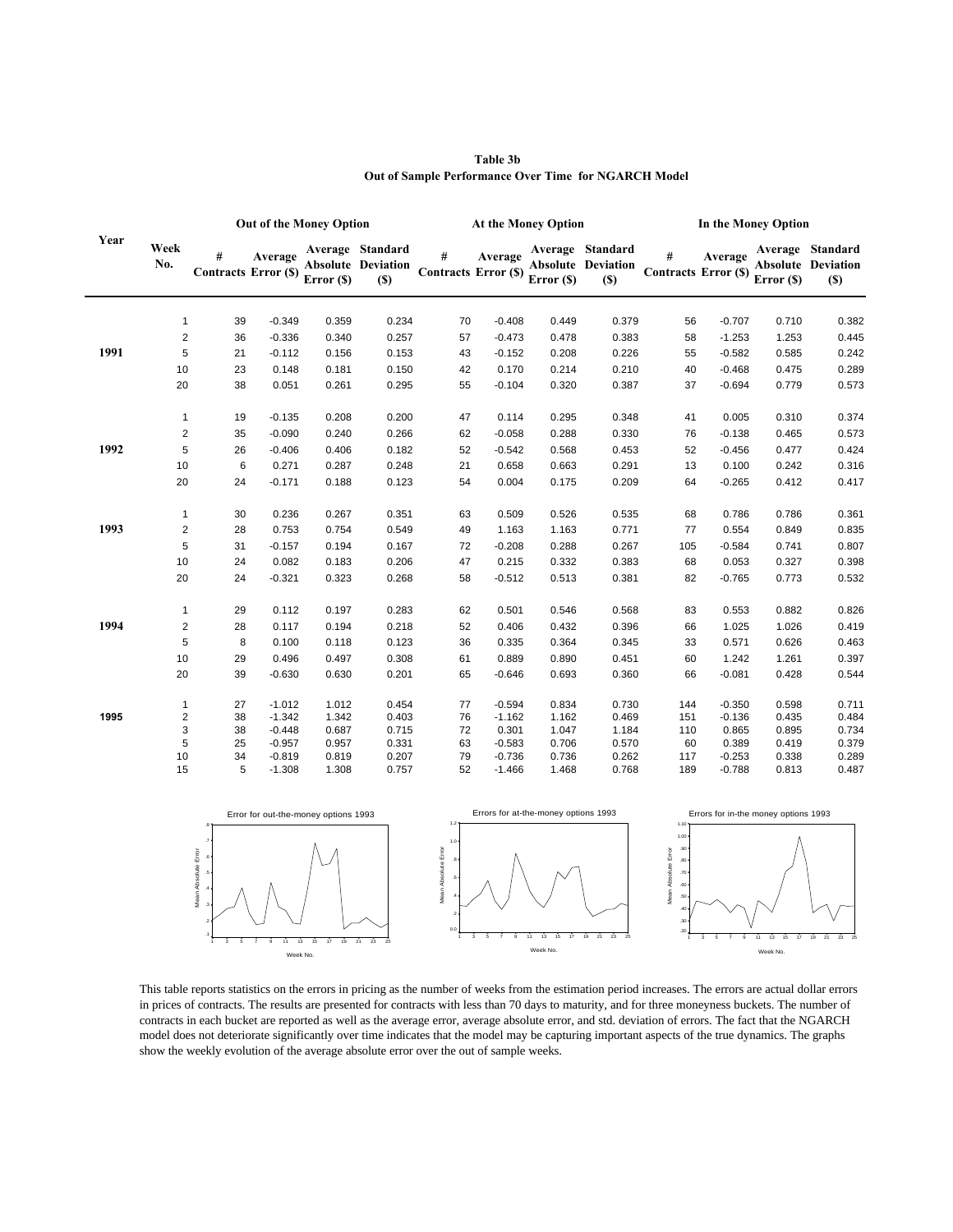**Figure 1 Time Series of Local Volatility**



Figure 1 shows the time series of local volatilities for each year. For the first two models the parameters are estimated using the first six months of data. The time series of local volatilities is then updated daily based on the time series of the underlying index. For the Black Scholes model the implied volatility is extracted weekly using the option data. The implied volatility is estimated using all option contracts, with the criterion being minimizing the sum of squared errors.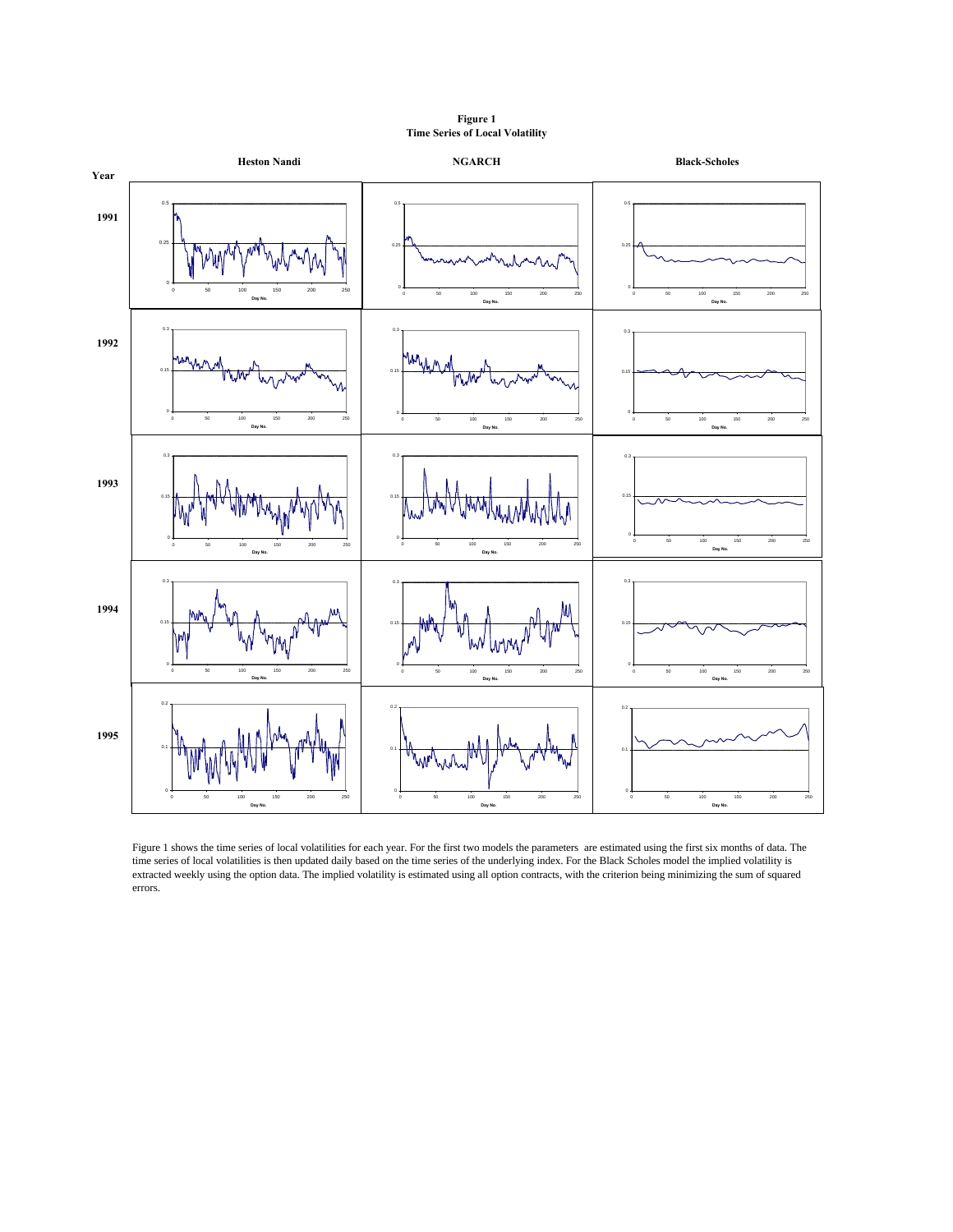#### **Figure 2**

#### **Box and Whisker Plots of Residuals vs. Moneyness**



Figure 2 shows the distribution of residuals, in the form of box and whisker plots, for each moneynessmaturity bucket, for the three models. The underlying equity price is normalized to \$1.0.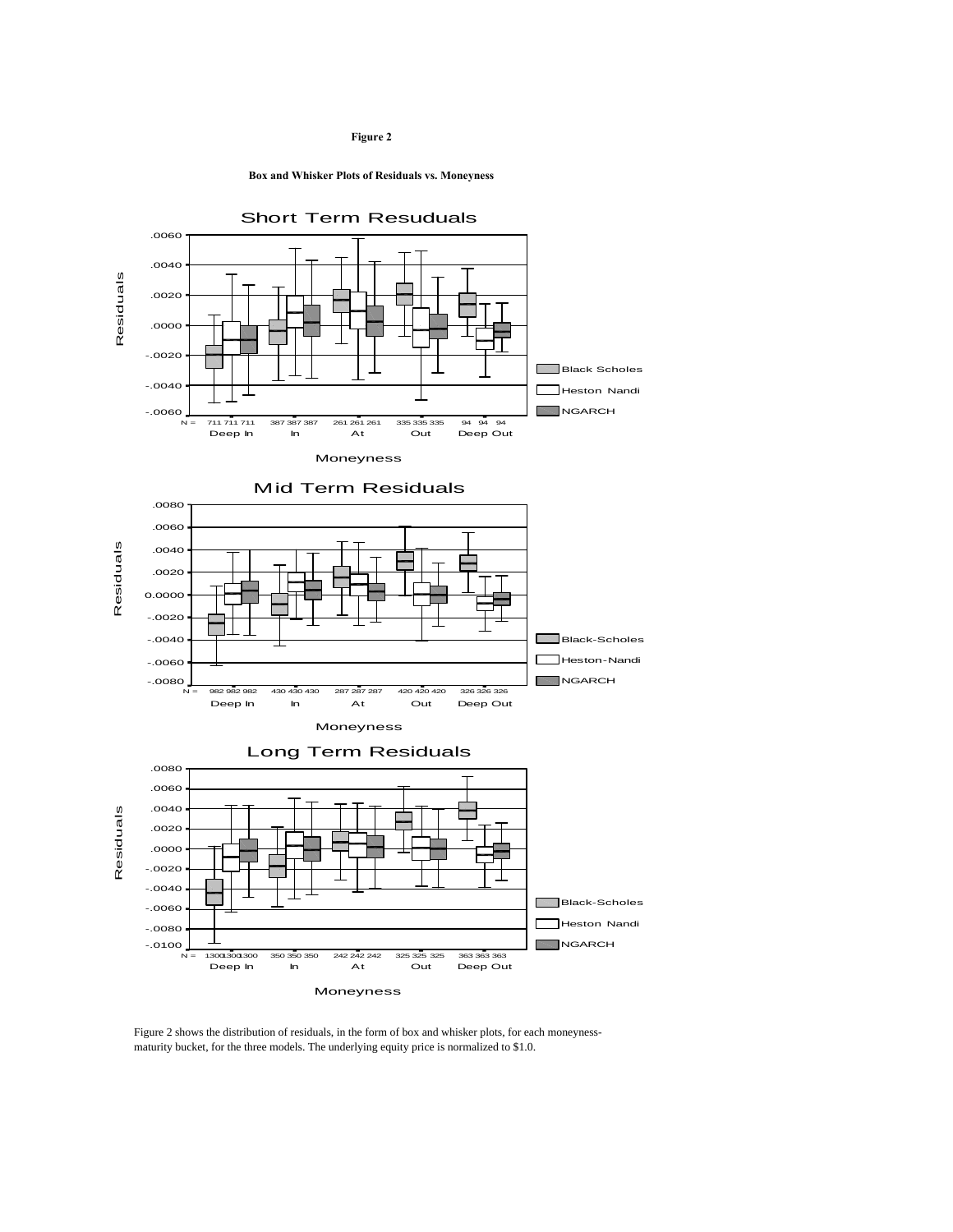



Figure 3 shows the distribution of percentage errors, in the form of box-whisker plots for each moneyness-maturity bucket, for the three models.

Moneyness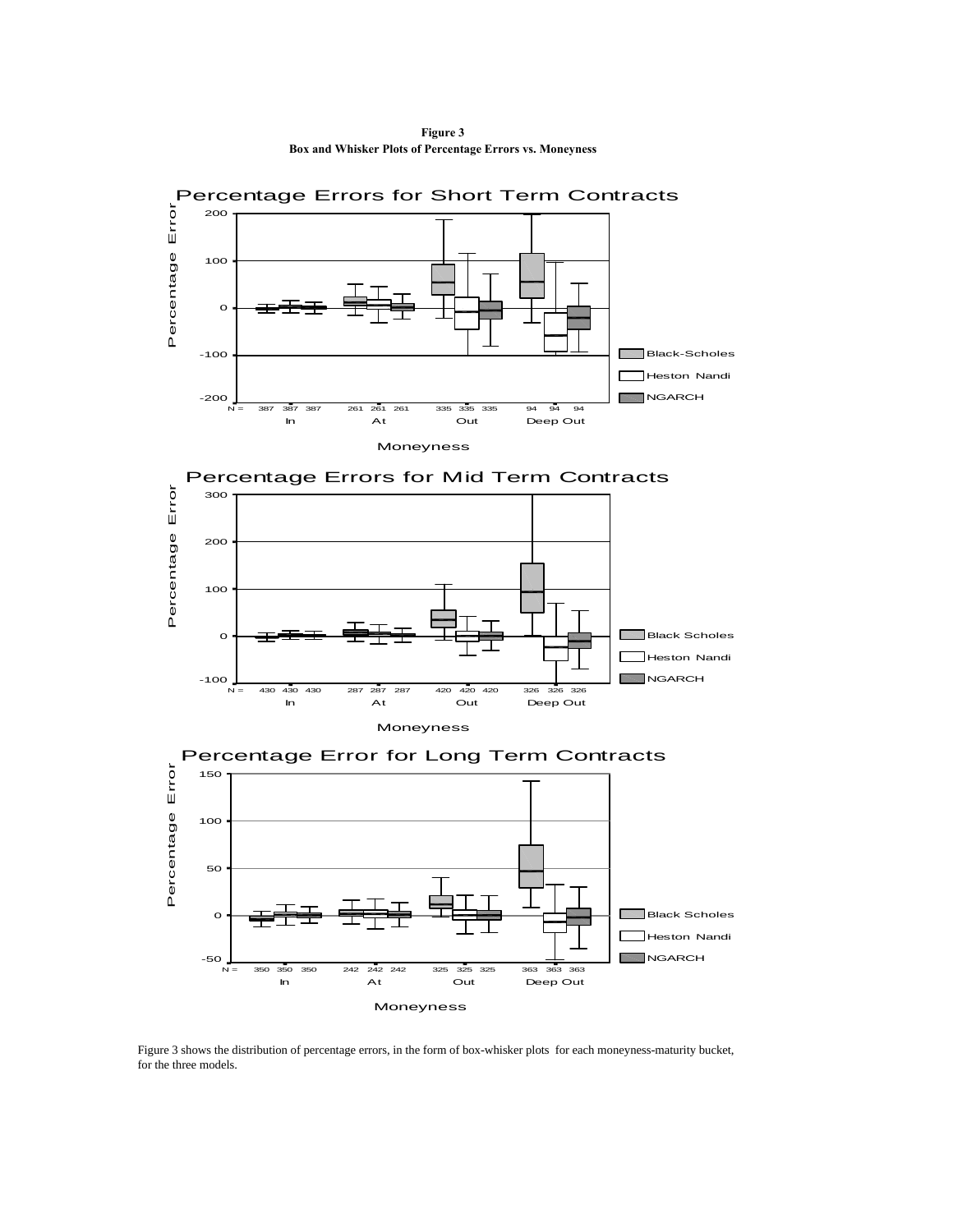

**HN MODEL NGARCH MODEL Figure 4 Out of Sample Box and Whisker Plots\***

\* Figure 4 compares the out of sample residuals for the two GARCH models by moneyness and by maturity.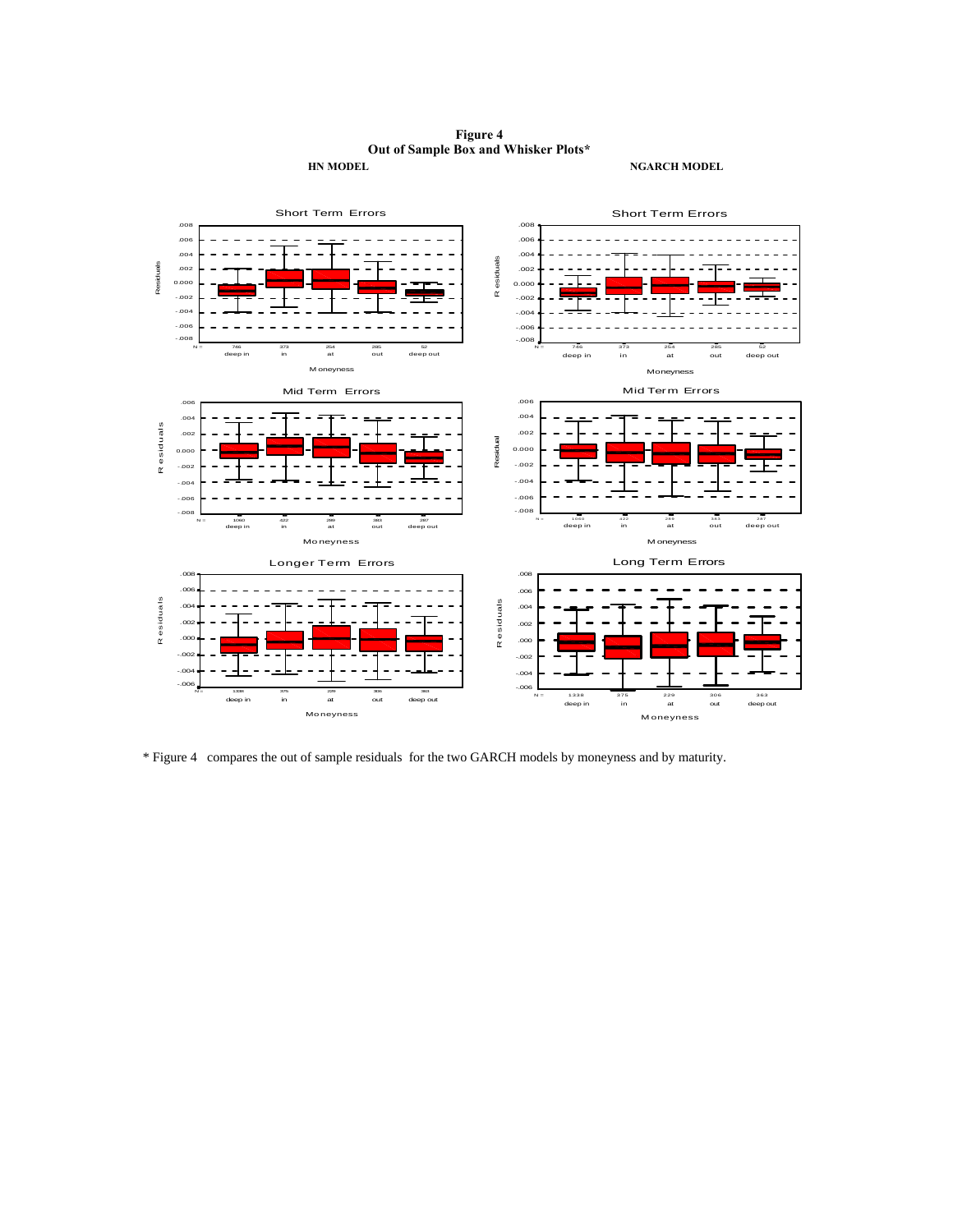



Each histogram has a vertical line placed at zero. Negative values indicate that the NGARCH model produces more precise values; positive values indicate that the HN model produces more precise values. The in-the-money contracts include deep in the money; the out-the-money contracts include deep out the money.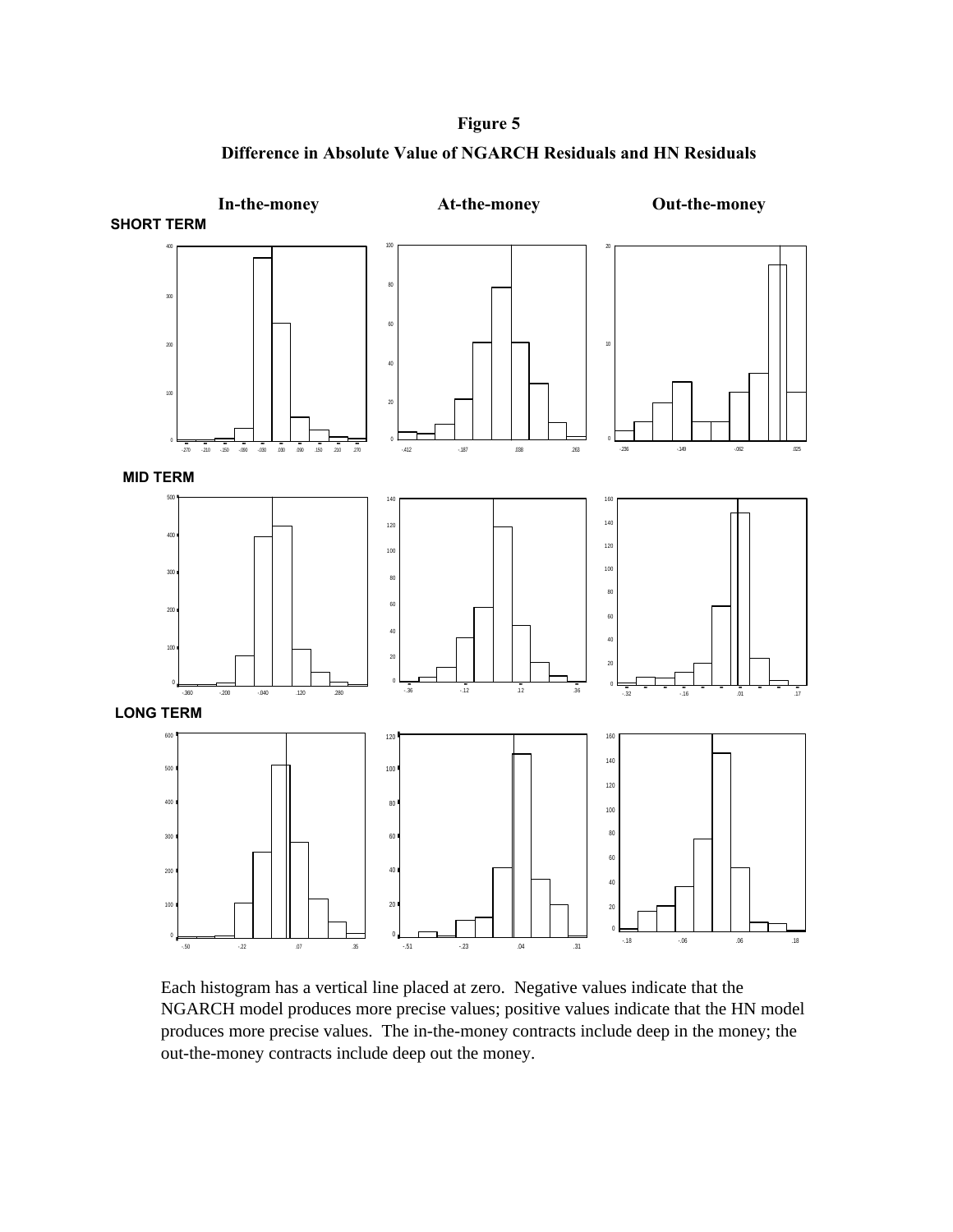### **Figure 6a**





Month

The figure shows the out of sample performance of the HN model for the short term contracts. The parameters are estimated using the first 6 months of data in each year. The residuals are established weekly for the last 6 months of each year. The figure shows the distributions, in the form of box and whisker plots of the percentage errors for adjacent months. For example, for short term at the money contracts, the second plot summarizes the 45 contracts that were in the 2 month category, which actually extends from 4 weeks to under 8 weeks after the parameters were estimated. The in the money contracts include the deep in the money contracts, and the out the money contracts include the deep out the money contracts.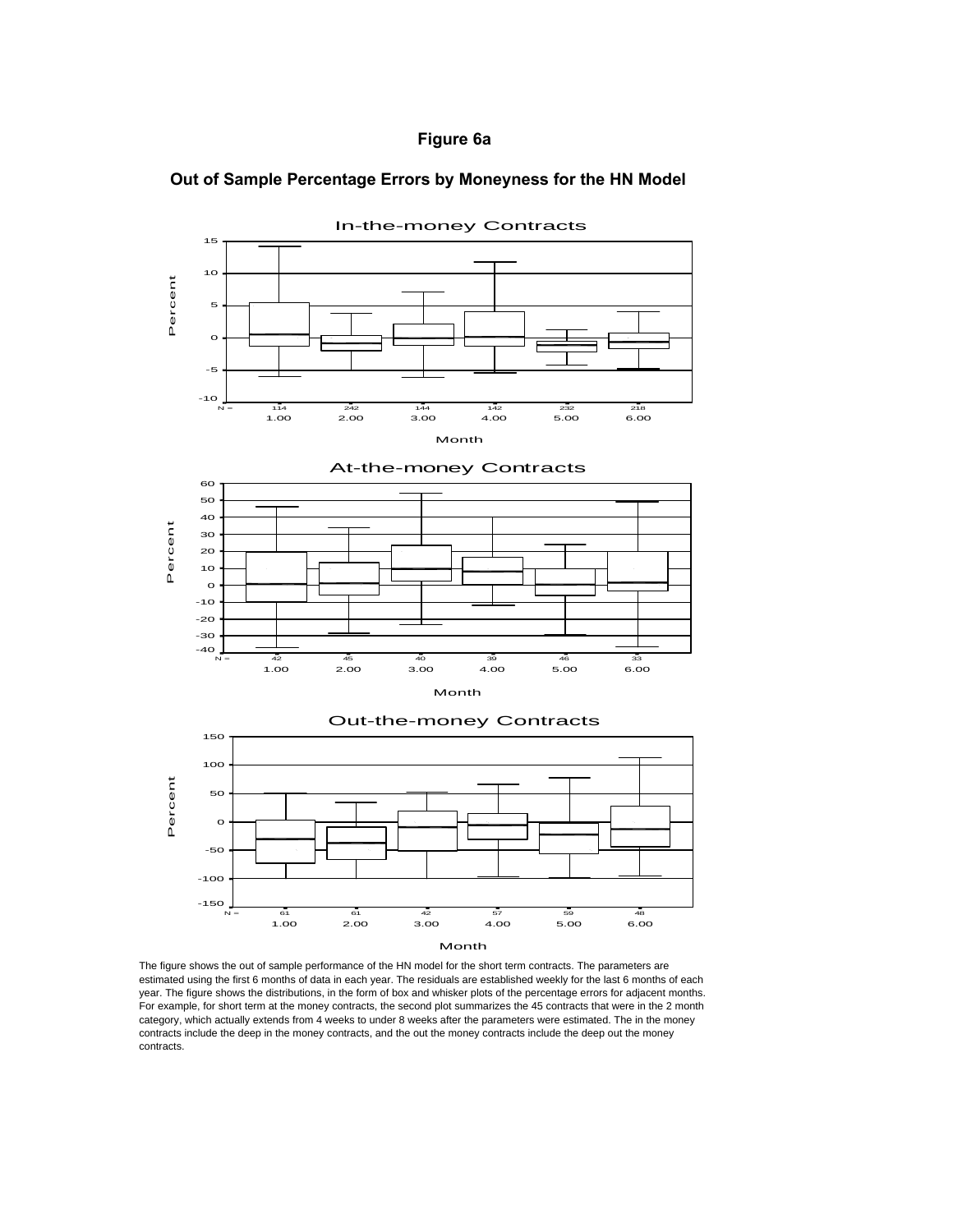#### **Figure 6b**

#### **Out of Sample Percentage Errors by Moneyness for the NGARCH Model**



At-the-money Contracts





The figure shows the out of sample performance of the NGARCH model for the short term contracts. The parameters are estimated using the first 6 months of data in each year. The residuals are established weekly for the last 6 months of each year. The figure shows the distributions, in the form of box and whisker plots of the percentage errors for adjacent months. For example, for short term at the money contracts, the second plot summarizes the 45 contracts that were in the 2 month category, which actually extends from 4 weeks to under 8 weeks after the parameters were estimated. The in the money contracts include the deep in the money contracts, and the out the money contracts include the deep out the money contracts.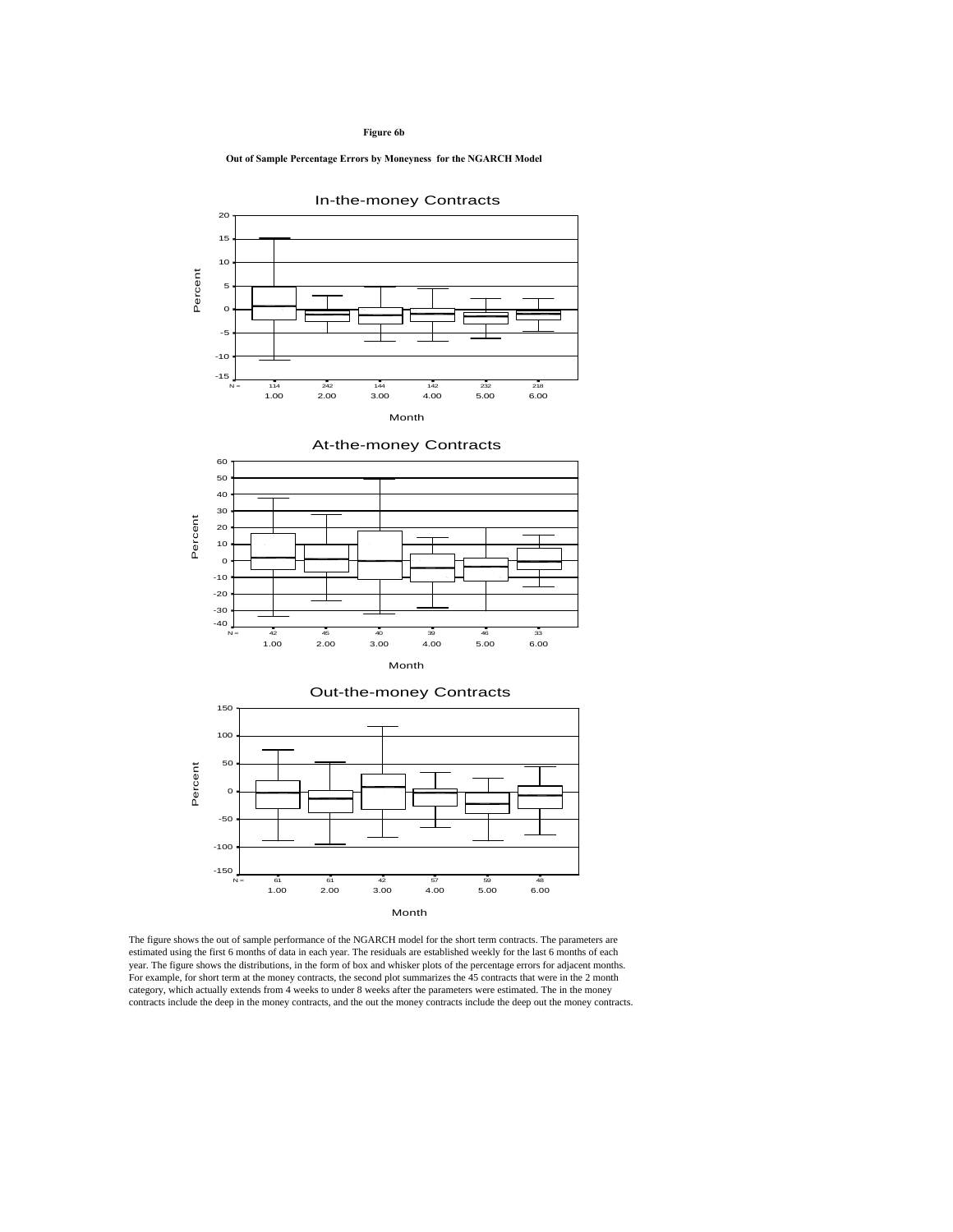#### **Figure 7a**

**Time Series of Out-of-Sample Percentage Errors by Moneyness for NGARCH Short Term Contracts**



#### In-The-Money Contracts







Each exhibit shows a time series of box and whisker plots of quarterly NGARCH percentage errors for a particular moneyness category. In (out) the money contracts include deep in (out) the money contracts. All three exhibits are for short term maturities. The parameters for the model were estimated over the first six months of 1991. The residualsare from June 1991 through December 1995.